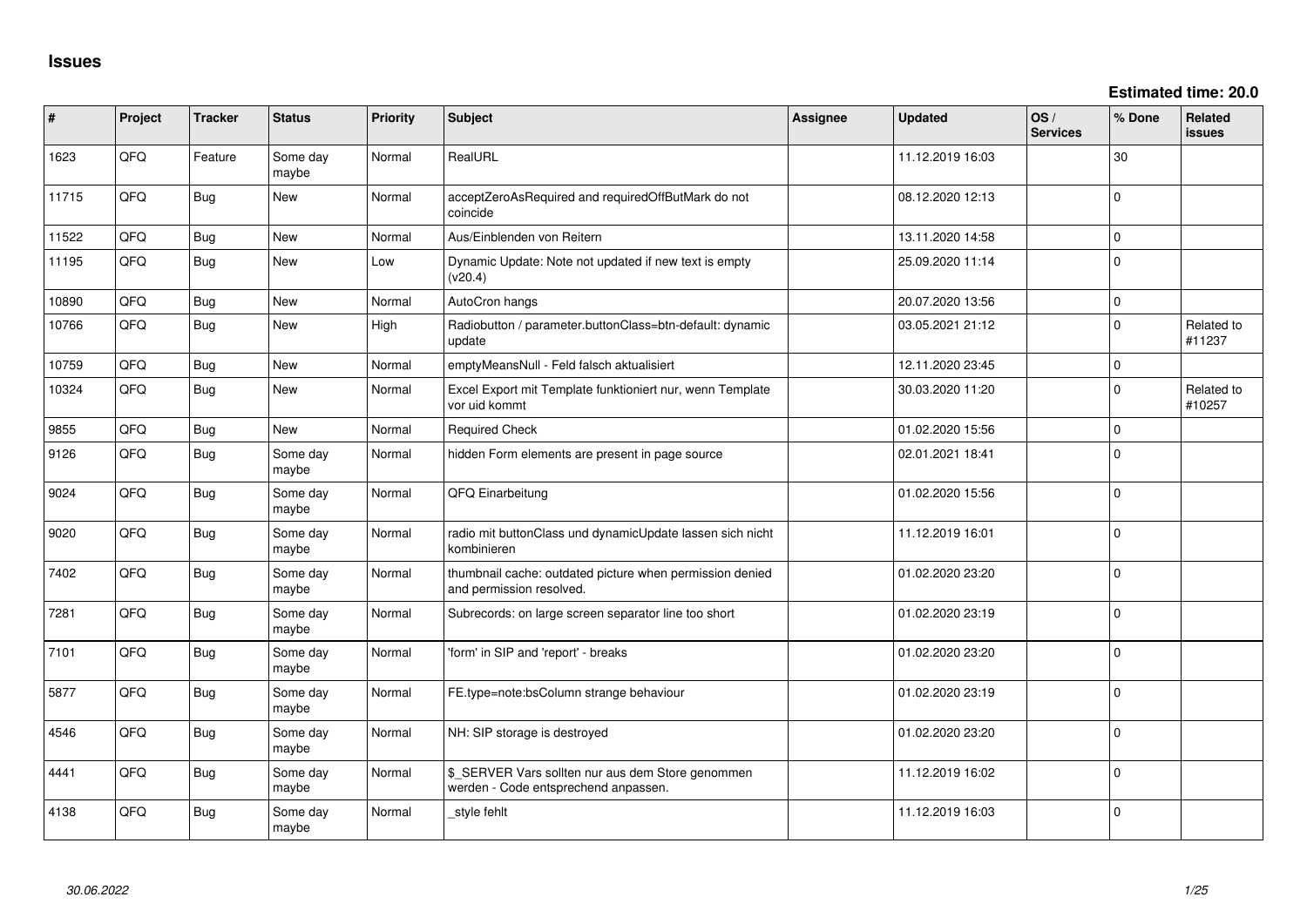| #     | Project | <b>Tracker</b> | <b>Status</b>     | <b>Priority</b> | <b>Subject</b>                                                     | Assignee | <b>Updated</b>   | OS/<br><b>Services</b> | % Done      | Related<br>issues                           |
|-------|---------|----------------|-------------------|-----------------|--------------------------------------------------------------------|----------|------------------|------------------------|-------------|---------------------------------------------|
| 4122  | QFQ     | <b>Bug</b>     | Some day<br>maybe | Normal          | file: Render Mode hat keinen Effekt                                |          | 11.12.2019 16:03 |                        | $\Omega$    |                                             |
| 12156 | QFQ     | Feature        | New               | Normal          | Form: Optional disable 'leave page'                                |          | 03.05.2021 20:45 |                        | $\mathbf 0$ |                                             |
| 12135 | QFQ     | Feature        | <b>New</b>        | Normal          | Subrecord: Notiz                                                   |          | 24.04.2021 16:58 |                        | $\Omega$    |                                             |
| 12039 | QFQ     | Feature        | New               | Normal          | Missing htmlSpecialChar() in pre processing on form submit         |          | 18.02.2021 00:09 |                        | $\Omega$    | Related to<br>#14320                        |
| 12038 | QFQ     | Feature        | New               | Normal          | a) STORE_VAR: filenameOnlyStripUniq, b) SP:<br>QSTRIPUNIQ()        |          | 17.02.2021 23:55 |                        | $\mathbf 0$ |                                             |
| 11850 | QFQ     | Feature        | <b>New</b>        | Urgent          | Wizard Form: basierend auf einer Tabelle eine Form<br>anlegen.     |          | 03.05.2021 21:12 |                        | $\mathbf 0$ | Blocked by<br>#8082                         |
| 11716 | QFQ     | Feature        | <b>New</b>        | Normal          | Form an beliebiger Stelle im Report anzeigen                       |          | 09.12.2020 09:47 |                        | $\Omega$    |                                             |
| 11535 | QFQ     | Feature        | New               | Normal          | Ability to create SQL columns in frontend QFQ forms                |          | 17.11.2020 12:11 |                        | $\mathbf 0$ |                                             |
| 11534 | QFQ     | Feature        | New               | Normal          | Report: Action on selected rows - Table batchprocessing<br>feature |          | 18.11.2020 08:15 |                        | $\Omega$    |                                             |
| 10874 | QFQ     | Feature        | <b>New</b>        | Normal          | Erstellen eines Foreign Keys in der Tabelle "FormElement"          |          | 13.07.2020 10:11 |                        | $\mathbf 0$ |                                             |
| 10763 | QFQ     | Feature        | <b>New</b>        | Normal          | form accessed and submitted despite logout?                        |          | 16.06.2020 11:43 |                        | $\mathbf 0$ |                                             |
| 10738 | QFQ     | Feature        | Some day<br>maybe | Normal          | CORS headers for external API requests                             |          | 10.06.2020 14:00 |                        | $\mathbf 0$ |                                             |
| 10384 | QFQ     | Feature        | New               | Normal          | Parameter Exchange QFQ Instances                                   |          | 07.05.2020 09:38 |                        | $\mathbf 0$ |                                             |
| 10345 | QFQ     | Feature        | New               | Normal          | Templates - Patterns QFQ Style                                     |          | 03.05.2021 21:01 |                        | $\mathbf 0$ | Related to<br>#10713                        |
| 10114 | QFQ     | Feature        | <b>New</b>        | High            | Symbol (Link): 'G:' (Glyphicon) replaced by 'i:' (icon)            |          | 07.12.2021 17:19 |                        | $\Omega$    | Related to<br>#3797,<br>Related to<br>#4194 |
| 9853  | QFQ     | Feature        | <b>New</b>        | Normal          | Check das SQL / QFQ / Mail Logfile geschrieben wird                |          | 09.01.2020 11:15 |                        | $\mathbf 0$ |                                             |
| 8056  | QFQ     | Feature        | Some day<br>maybe | Normal          | Termin Organisation (Reservation)                                  |          | 01.02.2020 23:19 |                        | $\Omega$    | Related to<br>#8658                         |
| 7921  | QFQ     | Feature        | Some day<br>maybe | Normal          | Rest API Export: URL kuerzer machen                                |          | 01.02.2020 23:19 |                        | $\Omega$    |                                             |
| 7278  | QFQ     | Feature        | Some day<br>maybe | Normal          | Form: Wert vordefinieren der immer gesetzt wird                    |          | 02.05.2021 09:27 |                        | 0           |                                             |
| 7229  | QFQ     | Feature        | Some day<br>maybe | Normal          | New FormElement.type: Button                                       |          | 01.02.2021 12:32 |                        | $\mathbf 0$ |                                             |
| 7108  | QFQ     | Feature        | Some day<br>maybe | Normal          | QFQ Wrap Elements                                                  |          | 11.12.2019 16:01 |                        | $\mathbf 0$ |                                             |
| 7106  | QFQ     | Feature        | Some day<br>maybe | Normal          | Beispiel Nummerierung von Rows in Report                           |          | 11.12.2019 16:01 |                        | 0           |                                             |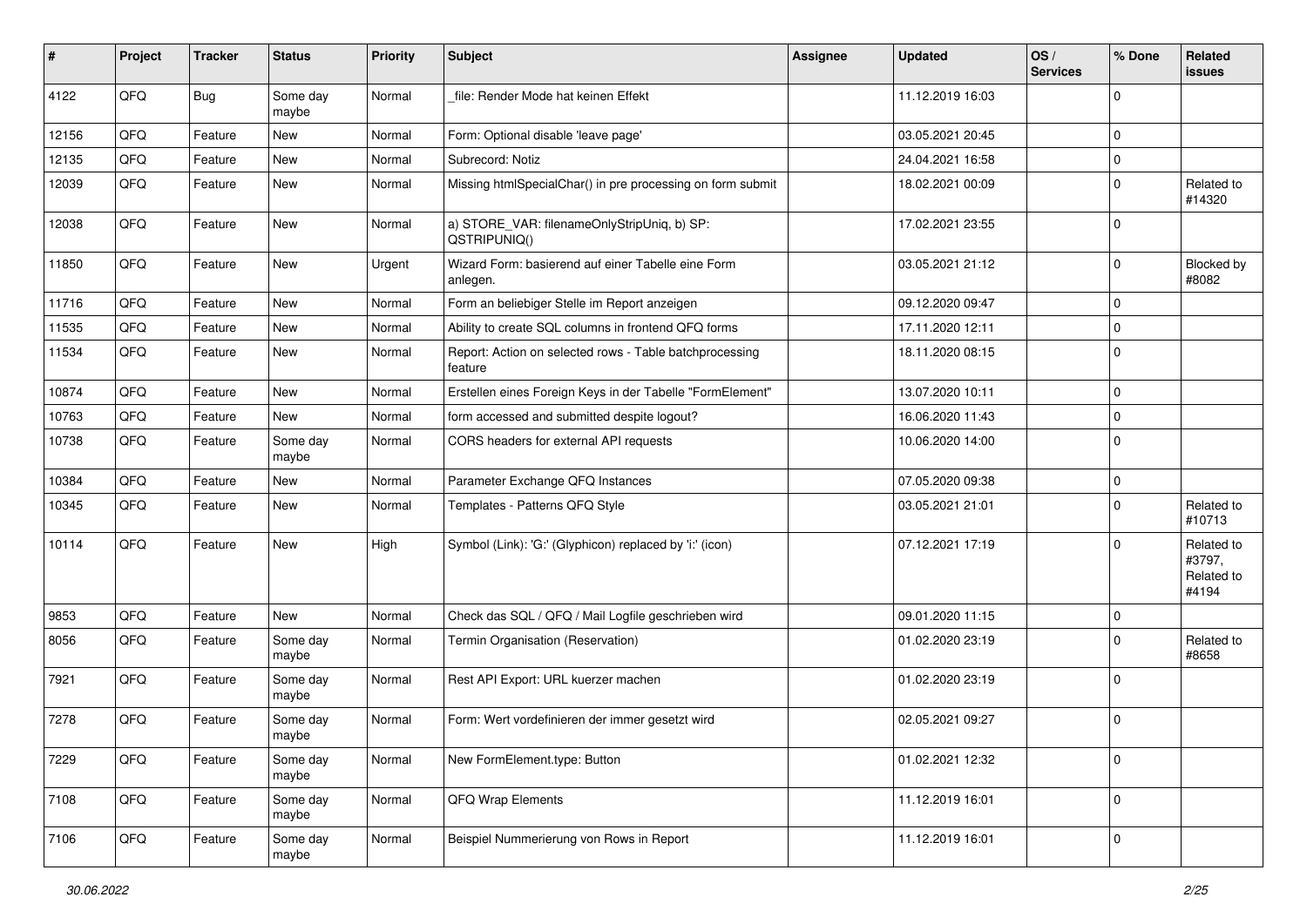| $\pmb{\#}$ | Project | <b>Tracker</b> | <b>Status</b>     | <b>Priority</b> | <b>Subject</b>                                                                    | <b>Assignee</b> | <b>Updated</b>   | OS/<br><b>Services</b> | % Done      | Related<br>issues   |
|------------|---------|----------------|-------------------|-----------------|-----------------------------------------------------------------------------------|-----------------|------------------|------------------------|-------------|---------------------|
| 7105       | QFQ     | Feature        | Some day<br>maybe | Normal          | Beispiel wie man in einer zweiten Tabelle speichert.                              |                 | 11.12.2019 16:01 |                        | $\Omega$    |                     |
| 7104       | QFQ     | Feature        | Some day<br>maybe | Normal          | Manual: hint about escaping if '\r' appears in mail body                          |                 | 11.12.2019 16:01 |                        | $\Omega$    |                     |
| 7100       | QFQ     | Feature        | Some day<br>maybe | Normal          | Download: log access, max downloads, time limit                                   |                 | 01.02.2020 23:19 |                        | l 0         |                     |
| 6992       | QFQ     | Feature        | Some day<br>maybe | Normal          | DB exception: Syntax Highlight                                                    |                 | 11.12.2019 16:01 |                        | $\Omega$    | Related to<br>#5450 |
| 6704       | QFQ     | Feature        | Some day<br>maybe | Normal          | Upload Mode: Bilder in Notizen rechts sollen aktuellen<br>Upload repräsentieren.  |                 | 01.02.2020 23:19 |                        | l O         | Related to<br>#3264 |
| 6515       | QFQ     | Feature        | Some day<br>maybe | Normal          | Formular: Felder dynamisch ein/ausblenden                                         |                 | 11.12.2019 16:02 |                        | 0 I         |                     |
| 6299       | QFQ     | Feature        | Some day<br>maybe | Normal          | Attack detection: log table with invalid SIP access                               |                 | 11.12.2019 16:02 |                        | l 0         | Related to<br>#3947 |
| 6288       | QFQ     | Feature        | Some day<br>maybe | Normal          | Best Practice: Erklaeren wie man ein Formular ganz in<br>'weiss' erstellen kann   |                 | 11.12.2019 16:02 |                        | $\Omega$    |                     |
| 6084       | QFQ     | Feature        | Some day<br>maybe | Normal          | New escape type: 'D' - convert date                                               |                 | 01.02.2020 23:19 |                        | $\Omega$    |                     |
| 6083       | QFQ     | Feature        | Some day<br>maybe | Normal          | Dynamic Update: Value Check via SQL                                               |                 | 11.12.2019 16:02 |                        | $\Omega$    |                     |
| 5923       | QFQ     | Feature        | Some day<br>maybe | Normal          | fillStoreSystemBySqlLate                                                          |                 | 01.02.2020 23:19 |                        | $\mathbf 0$ |                     |
| 5895       | QFQ     | Feature        | Some day<br>maybe | Normal          | Tutorial: List of all QFQ Features                                                |                 | 01.02.2020 23:19 |                        | l 0         |                     |
| 5893       | QFQ     | Feature        | Some day<br>maybe | Normal          | Edit on double-click                                                              |                 | 01.02.2020 23:19 |                        | $\Omega$    | Related to<br>#5894 |
| 5892       | QFQ     | Feature        | Some day<br>maybe | Normal          | QFQ should use T3 API to manipulate FE GROUP<br>membership                        |                 | 01.02.2020 23:20 |                        | $\mathbf 0$ |                     |
| 5851       | QFQ     | Feature        | Some day<br>maybe | Normal          | Queue System implementieren: MQTT, RabbitMQ                                       |                 | 01.02.2020 23:20 |                        | $\Omega$    | Related to<br>#5715 |
| 5850       | QFQ     | Feature        | Some day<br>maybe | Normal          | Deployment: In QFQ Doc best practice fuer zeitgemaesses<br>Deployment beschreiben |                 | 01.02.2020 23:20 |                        | $\Omega$    |                     |
| 5805       | QFQ     | Feature        | Some day<br>maybe | Normal          | TypeAHead SQL value instead of key stored                                         |                 | 01.02.2020 23:19 |                        | $\Omega$    | Related to<br>#5444 |
| 5783       | QFQ     | Feature        | Some day<br>maybe | Normal          | <b>BPMN View/Edit</b>                                                             |                 | 11.12.2019 16:02 |                        | l o         |                     |
| 5455       | QFQ     | Feature        | Some day<br>maybe | Normal          | Mail Redirects grld abhaengig                                                     |                 | 01.02.2020 23:20 |                        | $\Omega$    |                     |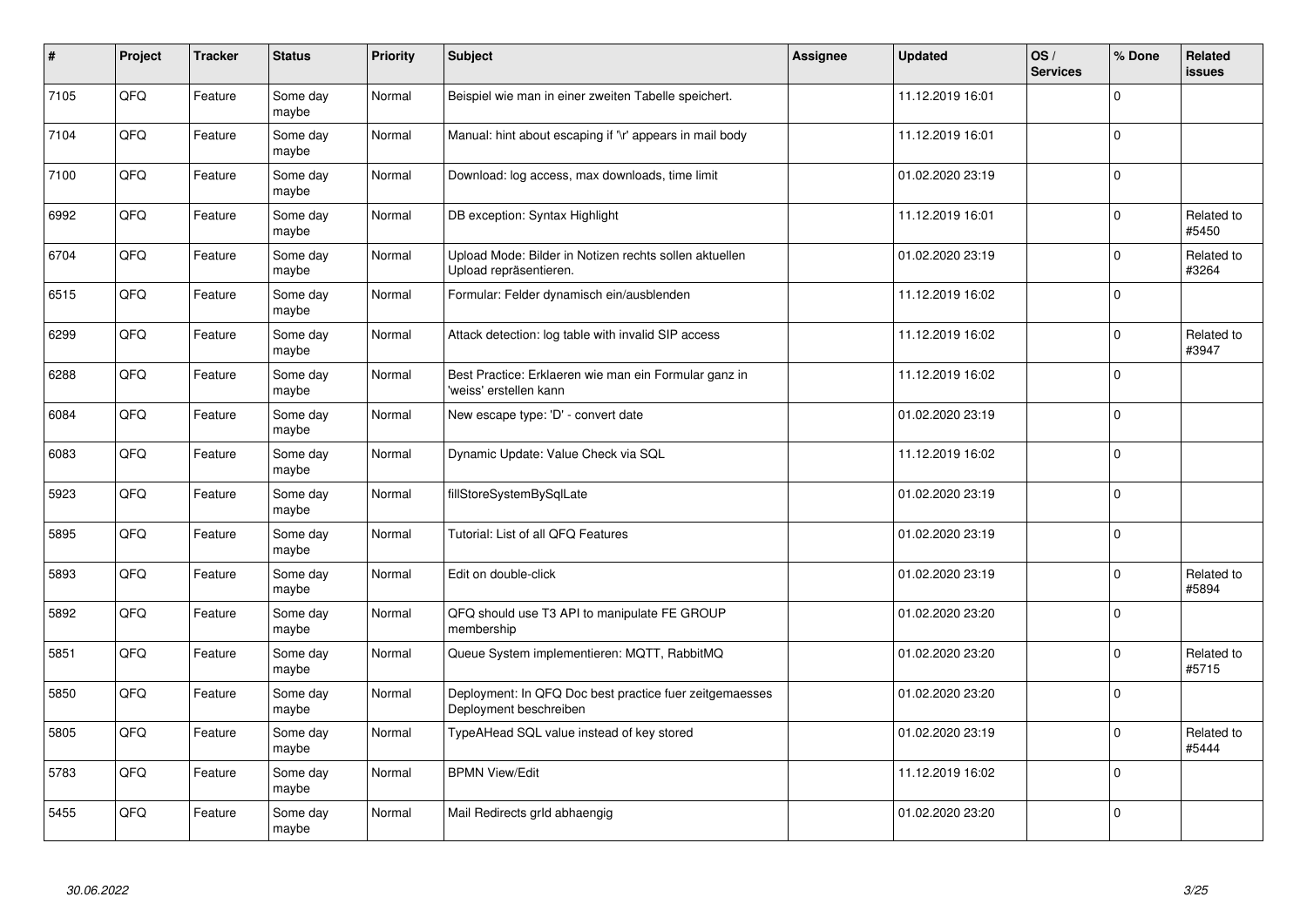| #    | <b>Project</b> | <b>Tracker</b> | <b>Status</b>     | <b>Priority</b> | <b>Subject</b>                                                                                                                                                | Assignee | <b>Updated</b>   | OS/<br><b>Services</b> | % Done   | Related<br><b>issues</b> |
|------|----------------|----------------|-------------------|-----------------|---------------------------------------------------------------------------------------------------------------------------------------------------------------|----------|------------------|------------------------|----------|--------------------------|
| 5452 | QFQ            | Feature        | Some day<br>maybe | Normal          | Thumbnails from PDF: bad quality                                                                                                                              |          | 01.02.2020 23:20 |                        | $\Omega$ |                          |
| 5342 | QFQ            | Feature        | Some day<br>maybe | Normal          | link - with HTML Attributes                                                                                                                                   |          | 01.02.2020 23:20 |                        | $\Omega$ | Related to<br>#14077     |
| 5160 | QFQ            | Feature        | Some day<br>maybe | Normal          | QFQ collaborative / together.js, ShareJS, y-js, collaborative,                                                                                                |          | 11.12.2019 16:02 |                        | $\Omega$ |                          |
| 5129 | QFQ            | Feature        | Some day<br>maybe | Normal          | Reports: SQL fuer x Achse und y Achse                                                                                                                         |          | 11.12.2019 16:02 |                        | $\Omega$ |                          |
| 4974 | QFQ            | Feature        | Some day<br>maybe | Normal          | Long polling - inform all listening clients of changes                                                                                                        |          | 11.12.2019 16:02 |                        | $\Omega$ |                          |
| 4816 | QFQ            | Feature        | Some day<br>maybe | Normal          | Templates for QFQ Reports (Tables, Radios, )                                                                                                                  |          | 01.02.2020 23:20 |                        | $\Omega$ |                          |
| 4719 | QFQ            | Feature        | Some day<br>maybe | Normal          | Custom Message in Client in case of 'Browser tab close,<br>modification will be lost'                                                                         |          | 01.02.2020 23:20 |                        | $\Omega$ |                          |
| 4640 | QFQ            | Feature        | Some day<br>maybe | Normal          | Rename System Forms                                                                                                                                           |          | 01.02.2020 23:20 |                        | $\Omega$ |                          |
| 4627 | QFQ            | Feature        | Some day<br>maybe | Normal          | dbupdate: all tables - check 'create', 'modified' if it is possible<br>to change to default 'CURRENT_TIMESTAMP' and modified<br>'ON UPDATE CURRENT_TIMESTAMP' |          | 01.02.2020 23:20 |                        | $\Omega$ |                          |
| 4626 | QFQ            | Feature        | Some day<br>maybe | Normal          | Mobile View: 'classBody=qfq-form-right' makes no sense                                                                                                        |          | 01.02.2020 23:20 |                        | $\Omega$ |                          |
| 4551 | QFQ            | Feature        | Some day<br>maybe | Normal          | Set 'pills' via dynamicUpdate to show/hide/disabled                                                                                                           |          | 01.02.2020 23:20 |                        | $\Omega$ | Related to<br>#3752      |
| 4536 | QFQ            | Feature        | Some day<br>maybe | Normal          | FE upload: problem with delete if mutliple uploads an<br>FE.name="                                                                                            |          | 01.02.2020 23:20 |                        | $\Omega$ |                          |
| 4446 | QFQ            | Feature        | Some day<br>maybe | Normal          | New FE get same feldContainerId as last modifed FE                                                                                                            |          | 01.02.2020 23:20 |                        | $\Omega$ |                          |
| 4445 | QFQ            | Feature        | Some day<br>maybe | Normal          | template group: Option to simulate fieldset                                                                                                                   |          | 28.06.2021 14:11 |                        | $\Omega$ |                          |
| 4444 | QFQ            | Feature        | Some day<br>maybe | Normal          | FE.type=upload: detect mime type                                                                                                                              |          | 11.12.2019 16:02 |                        | $\Omega$ | Related to<br>#4303      |
| 4443 | QFQ            | Feature        | Some day<br>maybe | Normal          | Form: multiple secondary tables                                                                                                                               |          | 01.02.2020 23:20 |                        | $\Omega$ |                          |
| 4442 | QFQ            | Feature        | Some day<br>maybe | Normal          | Special Column Name: link - new symbol G (Glyph) to<br>choose any available symbol                                                                            |          | 11.12.2019 16:02 |                        | $\Omega$ |                          |
| 4440 | QFQ            | Feature        | Some day<br>maybe | Normal          | Manual.rst: explain how to. expand PHP Session to 4h                                                                                                          |          | 11.12.2019 16:02 |                        | $\Omega$ |                          |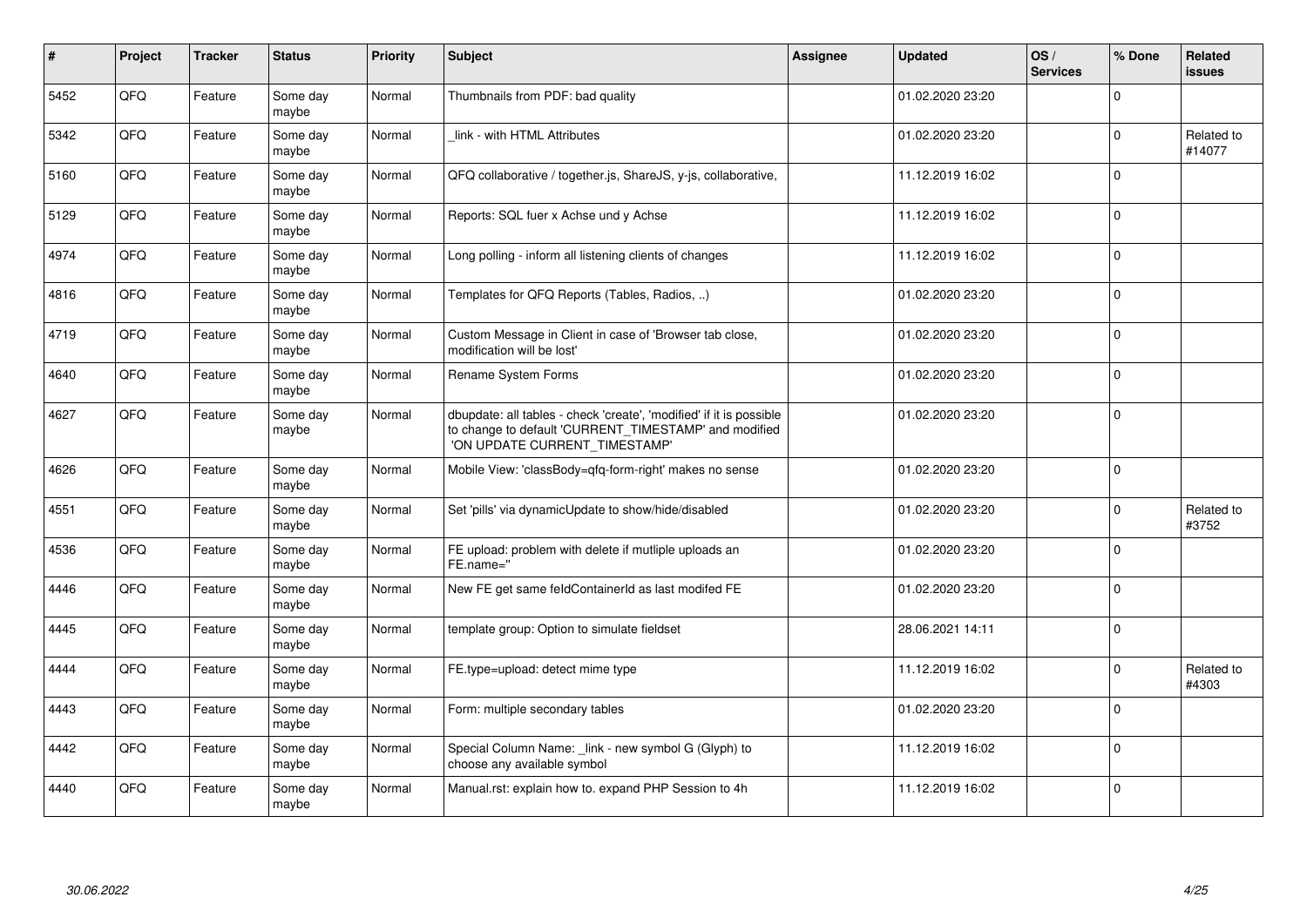| $\sharp$ | Project | <b>Tracker</b> | <b>Status</b>     | <b>Priority</b> | <b>Subject</b>                                                                                                                                           | <b>Assignee</b> | <b>Updated</b>   | OS/<br><b>Services</b> | % Done      | Related<br><b>issues</b>                    |
|----------|---------|----------------|-------------------|-----------------|----------------------------------------------------------------------------------------------------------------------------------------------------------|-----------------|------------------|------------------------|-------------|---------------------------------------------|
| 4439     | QFQ     | Feature        | Some day<br>maybe | Normal          | Log: report all actions fired by an FE Element, incl. the<br>original directive (slaveld, sqlInsert, )                                                   |                 | 01.02.2020 23:20 |                        | $\Omega$    | Related to<br>#4432,<br>Related to<br>#5458 |
| 4435     | QFQ     | Feature        | Some day<br>maybe | Normal          | Report: striptags - specify allowed tags                                                                                                                 |                 | 01.02.2020 23:20 |                        | $\mathbf 0$ |                                             |
| 4433     | QFQ     | Feature        | Some day<br>maybe | Normal          | Log when SIP will be destroyed by QFQ for any (security)<br>reason                                                                                       |                 | 01.02.2020 23:20 |                        | $\Omega$    | Related to<br>#4432,<br>Related to<br>#5458 |
| 4194     | QFQ     | Feature        | In Progress       | Normal          | Bootstrap 4 ist jetzt offiziel                                                                                                                           |                 | 03.05.2021 20:47 |                        | $\Omega$    | Related to<br>#10114                        |
| 4027     | QFQ     | Feature        | Some day<br>maybe | Normal          | Missing: orange 'check' / 'bullet'                                                                                                                       |                 | 11.12.2019 16:03 |                        | $\mathbf 0$ |                                             |
| 3880     | QFQ     | Feature        | Some day<br>maybe | Normal          | Form 'Form': anlegen einer Tabelle                                                                                                                       |                 | 14.01.2021 10:12 |                        | 0           |                                             |
| 3879     | QFQ     | Feature        | Some day<br>maybe | Normal          | Form 'FormElement': Beim Feld 'name' rechts in der Notiz<br>einen Link einblenden - a) aktuelle Definition anzeigen, b)<br>Spalte in der Tabelle anlegen |                 | 11.12.2019 16:03 |                        | $\mathbf 0$ |                                             |
| 3878     | QFQ     | Feature        | Some day<br>maybe | Normal          | Form 'FormElement': Spalte 'name' typeAhead mit<br>Spaltennamen der Primarytable.                                                                        |                 | 11.12.2019 16:03 |                        | $\mathbf 0$ |                                             |
| 3646     | QFQ     | Feature        | Some day<br>maybe | Normal          | Moeglichkeit HTML Tags in Reports auszugeben (zu<br>enkodieren: htmlspecialchars)                                                                        |                 | 11.12.2019 16:02 |                        | 0           | Related to<br>#14320                        |
| 3617     | QFQ     | Feature        | Some day<br>maybe | Normal          | Load javascripts at bottom                                                                                                                               |                 | 11.12.2019 16:02 |                        | $\mathbf 0$ |                                             |
| 3567     | QFQ     | Feature        | Some day<br>maybe | Low             | 'Save', 'Close', 'New' als FormElement                                                                                                                   |                 | 11.12.2019 16:02 |                        | $\mathbf 0$ |                                             |
| 3495     | QFQ     | Feature        | Some day<br>maybe | Normal          | Predifined Parameter werden nicht in '+' (add new record)<br>SIP gerendert.                                                                              |                 | 11.12.2019 16:02 |                        | $\mathbf 0$ |                                             |
| 2950     | QFQ     | Feature        | Some day<br>maybe | Normal          | Inhalt QFQ Records als File                                                                                                                              |                 | 11.12.2019 16:03 |                        | 0           |                                             |
| 1510     | QFQ     | Feature        | Some day<br>maybe | Normal          | jquery von google laden, falls das nicht geht lokal                                                                                                      |                 | 11.12.2019 16:03 |                        | 0           |                                             |
| 1253     | QFQ     | Feature        | Some day<br>maybe | Normal          | QF: Colorpicker                                                                                                                                          |                 | 11.12.2019 16:03 |                        | 0           |                                             |
| 1251     | QFG     | Feature        | Some day<br>maybe | Normal          | QF: Combo                                                                                                                                                |                 | 11.12.2019 16:03 |                        | $\mathbf 0$ |                                             |
| 1234     | QFQ     | Feature        | Some day<br>maybe | Normal          | QF: Record numbering: Im Grid soll in Spalte 1 optional die<br>laufende Nummer der Records angezeigt werden.                                             |                 | 01.02.2020 23:20 |                        | $\mathbf 0$ |                                             |
| 955      | QFG     | Feature        | Some day<br>maybe | Normal          | QF: Notizen vor/nach dem Form                                                                                                                            |                 | 01.02.2020 23:20 |                        | 0           |                                             |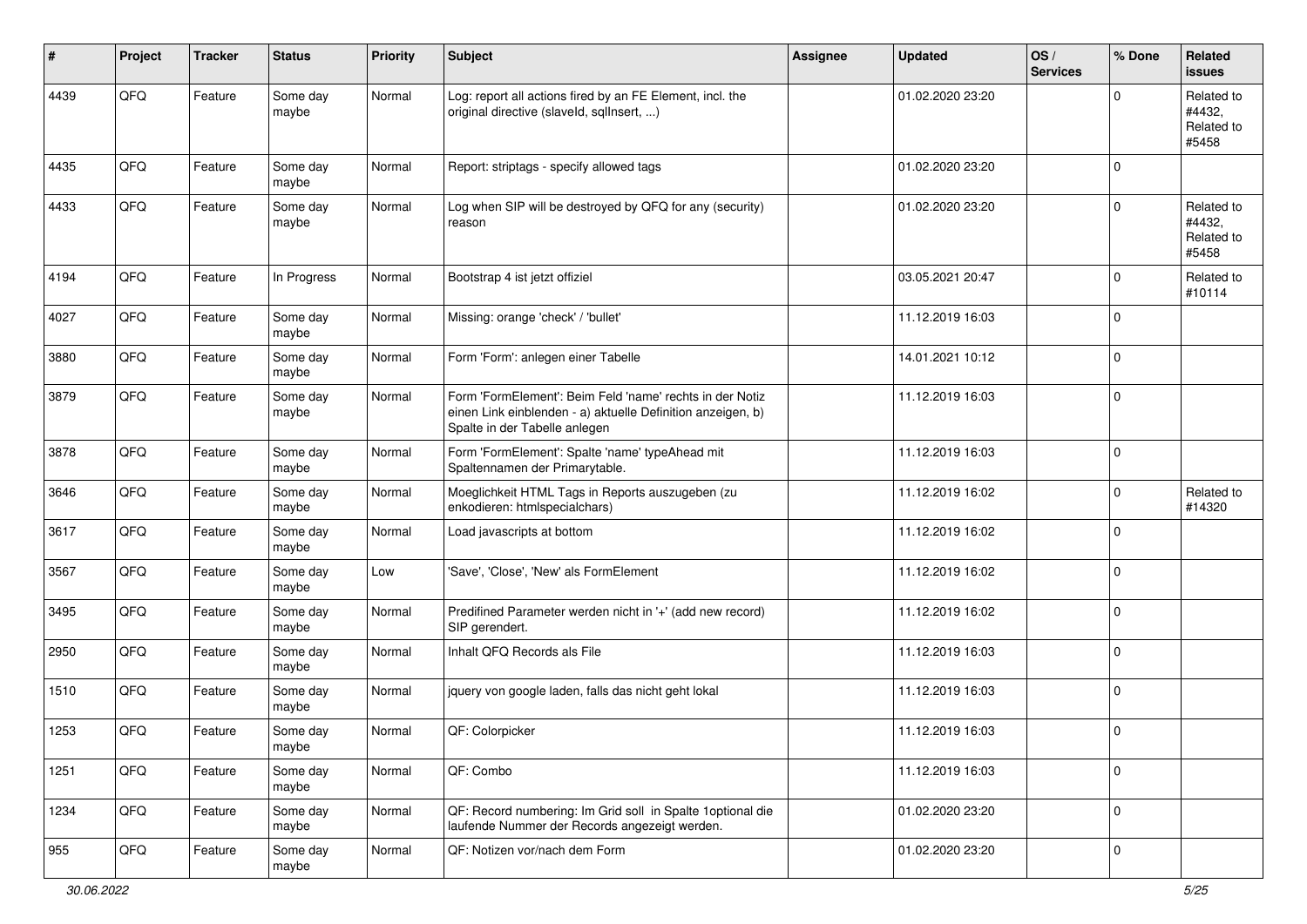| #     | Project | <b>Tracker</b> | <b>Status</b>     | <b>Priority</b> | <b>Subject</b>                                                                                                                                           | Assignee        | <b>Updated</b>   | OS/<br><b>Services</b> | % Done      | Related<br>issues                                                     |
|-------|---------|----------------|-------------------|-----------------|----------------------------------------------------------------------------------------------------------------------------------------------------------|-----------------|------------------|------------------------|-------------|-----------------------------------------------------------------------|
| 880   | QFQ     | Feature        | Some day<br>maybe | Urgent          | Security: PHP, SQL Injection, XSS                                                                                                                        |                 | 03.05.2021 21:14 |                        | $\Omega$    | Related to<br>#14320                                                  |
| 14185 | QFQ     | Feature        | <b>New</b>        | Normal          | External/Autocron.php - better suitable directory                                                                                                        | Support: System | 28.05.2022 11:03 |                        | $\Omega$    |                                                                       |
| 8522  | QFQ     | Feature        | Some day<br>maybe | Normal          | build QFQ - npm warnings                                                                                                                                 | Benjamin Baer   | 01.02.2020 23:19 |                        | 50          |                                                                       |
| 2665  | QFQ     | <b>Bug</b>     | Priorize          | Normal          | Dynamic Update funktioniert nicht, wenn beim<br>entsprechenden FormElement eine size angegeben ist.                                                      | Benjamin Baer   | 03.01.2022 08:12 |                        | 30          |                                                                       |
| 13647 | QFQ     | Bug            | <b>New</b>        | Normal          | Autofocus funktioniert nicht auf Chrome                                                                                                                  | Benjamin Baer   | 19.03.2022 17:44 |                        | $\Omega$    |                                                                       |
| 13528 | QFQ     | Bug            | <b>New</b>        | Normal          | qfq.io > releases: es wird kein neues Release angelegt                                                                                                   | Benjamin Baer   | 19.03.2022 17:46 |                        | $\Omega$    |                                                                       |
| 11237 | QFQ     | Bug            | <b>New</b>        | High            | Radiobutton / parameter.buttonClass= btn-default - kein dirty<br>Trigger                                                                                 | Benjamin Baer   | 03.05.2021 21:12 |                        | $\Omega$    | Related to<br>#10766                                                  |
| 11057 | QFQ     | <b>Bug</b>     | New               | High            | Checkboxes ohne span.checkmark im Report werden<br>ausgeblendet                                                                                          | Benjamin Baer   | 03.05.2021 21:12 |                        | $\Omega$    | Related to<br>#11039                                                  |
| 9898  | QFQ     | <b>Bug</b>     | Feedback          | Normal          | Formular trotz Timeout gespeichert                                                                                                                       | Benjamin Baer   | 01.02.2020 15:56 |                        | $\mathbf 0$ |                                                                       |
| 9535  | QFQ     | <b>Bug</b>     | Feedback          | Normal          | Report:  AS ' vertical' - column to wide - vertical >> rot45,<br>rot <sub>90</sub>                                                                       | Benjamin Baer   | 01.02.2020 15:56 |                        | $\Omega$    |                                                                       |
| 6566  | QFQ     | Bug            | Priorize          | Normal          | Link Function 'delete': provided parameter missing on page<br>reload                                                                                     | Benjamin Baer   | 03.01.2022 08:08 |                        | $\Omega$    |                                                                       |
| 6140  | QFQ     | Bug            | Priorize          | Normal          | QFQ DnD Sort: Locked fields                                                                                                                              | Benjamin Baer   | 21.03.2022 09:56 |                        | $\mathbf 0$ |                                                                       |
| 4457  | QFQ     | Bug            | Priorize          | Normal          | typeahead: pressing return to select an item, saves the form<br>and closes the form.                                                                     | Benjamin Baer   | 03.01.2022 08:01 |                        | $\Omega$    | Related to<br>#4398                                                   |
| 4454  | QFQ     | <b>Bug</b>     | Some day<br>maybe | Normal          | Required Elements: multiple elements in a row - whole row<br>marked if only one input is empty.                                                          | Benjamin Baer   | 01.02.2020 23:20 |                        | $\Omega$    |                                                                       |
| 4398  | QFQ     | <b>Bug</b>     | Some day<br>maybe | Normal          | Typeahead: mouse click in a prefilled input opens a single<br>item dropdown with the current value - click on it seems to<br>set the value, not the key. | Benjamin Baer   | 01.02.2020 23:20 |                        | $\Omega$    | Related to<br>#4457                                                   |
| 2063  | QFQ     | <b>Bug</b>     | Some day<br>maybe | Normal          | Pills auf 'inaktiv' setzen falls keine Element auf dem Pill<br>sichtbar sind.                                                                            | Benjamin Baer   | 11.12.2019 16:03 |                        | $\Omega$    | Related to<br>#3752                                                   |
| 12556 | QFQ     | Feature        | <b>New</b>        | Normal          | Pills Title: colored = static or dynamic on allrequiredgiven                                                                                             | Benjamin Baer   | 19.03.2022 17:49 |                        | $\mathbf 0$ |                                                                       |
| 12490 | QFQ     | Feature        | <b>New</b>        | Normal          | Loading Plugins in QFQ - see what tinymce does. (lazy<br>loading)                                                                                        | Benjamin Baer   | 08.06.2022 10:37 |                        | $\Omega$    | Related to<br>#12611,<br>Related to<br>#10013.<br>Related to<br>#7732 |
| 12476 | QFQ     | Feature        | <b>New</b>        | Normal          | clearMe: a) should trigger 'dirty', b) sticky on textarea resize                                                                                         | Benjamin Baer   | 04.01.2022 08:40 |                        | $\Omega$    | Related to<br>#9528                                                   |
| 10003 | QFQ     | Feature        | Priorize          | Normal          | fieldset: stronger visualize group                                                                                                                       | Benjamin Baer   | 12.02.2020 08:13 |                        | $\Omega$    |                                                                       |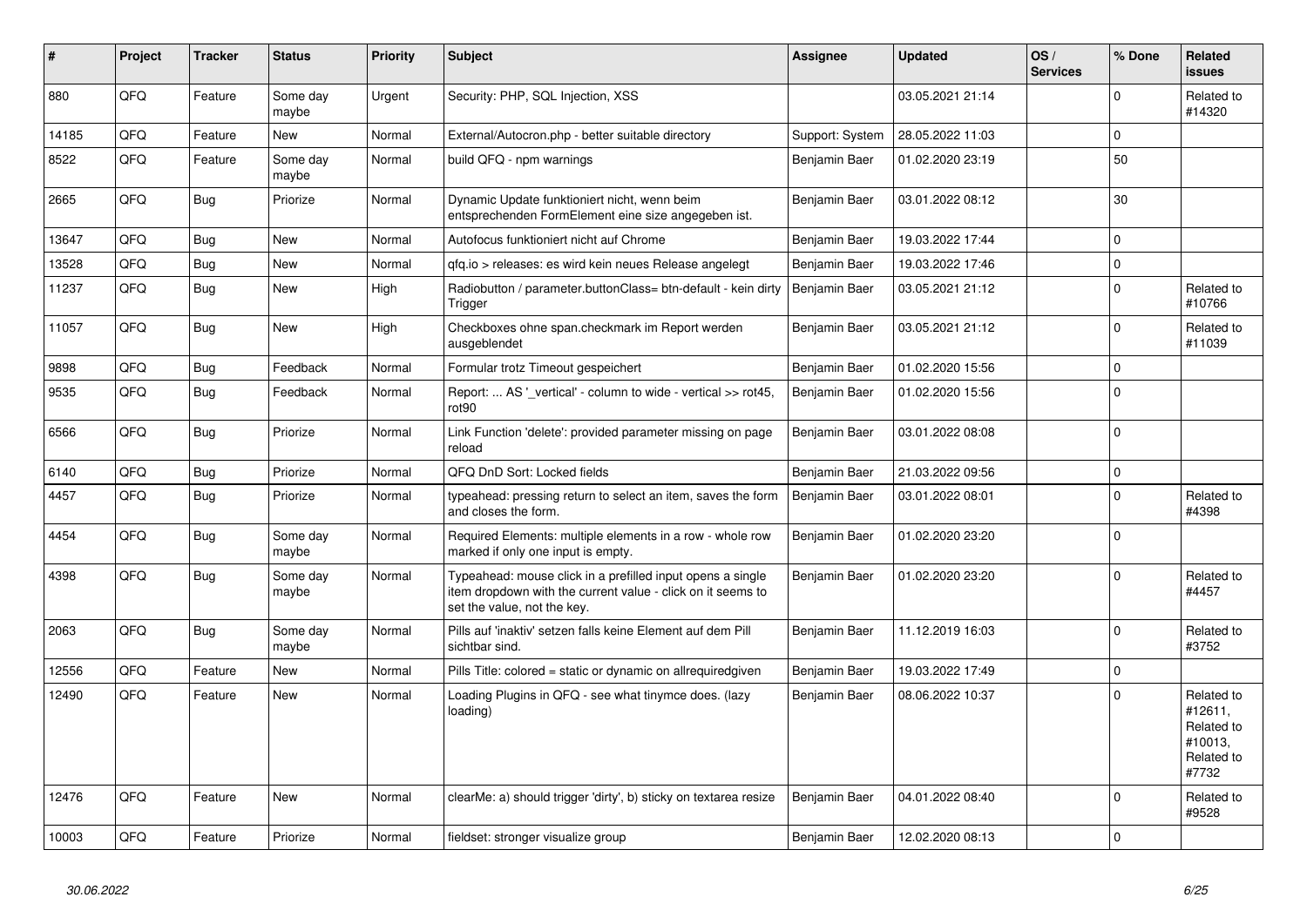| ∦    | Project | <b>Tracker</b> | <b>Status</b>     | <b>Priority</b> | <b>Subject</b>                                                                | Assignee      | <b>Updated</b>   | OS/<br><b>Services</b> | % Done      | <b>Related</b><br><b>issues</b>                                        |
|------|---------|----------------|-------------------|-----------------|-------------------------------------------------------------------------------|---------------|------------------|------------------------|-------------|------------------------------------------------------------------------|
| 9548 | QFQ     | Feature        | Feedback          | High            | FormElement: Pattern mismatch - optional report only on<br>focus lost         | Benjamin Baer | 03.05.2021 21:14 |                        | $\Omega$    |                                                                        |
| 9135 | QFQ     | Feature        | Priorize          | Normal          | Progress Bar generic / replace old hourglass download<br>popup                | Benjamin Baer | 03.01.2022 07:43 |                        | $\Omega$    |                                                                        |
| 9130 | QFQ     | Feature        | Some day<br>maybe | Normal          | tablesorter: Automatic Row numbering / Zeilenummer                            | Benjamin Baer | 01.02.2020 23:22 |                        | $\Omega$    |                                                                        |
| 7965 | QFQ     | Feature        | Priorize          | Normal          | Input type 'text' with visual format - currency                               | Benjamin Baer | 03.01.2022 07:45 |                        | $\Omega$    |                                                                        |
| 7732 | QFQ     | Feature        | Some day<br>maybe | Normal          | Javascript: Lazy Loading der add on libs                                      | Benjamin Baer | 08.06.2022 10:38 |                        | $\mathbf 0$ | Related to<br>#12611,<br>Related to<br>#12490,<br>Related to<br>#10013 |
| 7730 | QFQ     | Feature        | Priorize          | Normal          | SELECT Box: title in between                                                  | Benjamin Baer | 01.02.2020 23:22 |                        | $\mathbf 0$ |                                                                        |
| 7602 | QFQ     | Feature        | ToDo              | High            | Multi Select: with checkboxes                                                 | Benjamin Baer | 22.03.2022 09:07 |                        | $\Omega$    |                                                                        |
| 6972 | QFQ     | Feature        | Some day<br>maybe | Normal          | Fabric Clipboard / cross browser tab                                          | Benjamin Baer | 01.02.2020 23:21 |                        | $\mathbf 0$ |                                                                        |
| 6970 | QFQ     | Feature        | Some day<br>maybe | Normal          | tablesorter: default fuer 'sortReset' aendern von 'Ctrl' zu 'Alt'             | Benjamin Baer | 01.02.2020 23:21 |                        | $\Omega$    |                                                                        |
| 6870 | QFQ     | Feature        | Priorize          | Normal          | Click on '_link' triggers an API call                                         | Benjamin Baer | 03.01.2022 08:25 |                        | $\mathbf 0$ |                                                                        |
| 6801 | QFQ     | Feature        | Priorize          | Normal          | Fabric: Maximize / FullIscreen                                                | Benjamin Baer | 21.03.2022 09:56 |                        | $\Omega$    |                                                                        |
| 6224 | QFQ     | Feature        | Priorize          | Normal          | Dynamic update: fade in/out fields                                            | Benjamin Baer | 21.03.2022 09:50 |                        | $\mathbf 0$ |                                                                        |
| 5562 | QFQ     | Feature        | Priorize          | Normal          | Drag'n'Drop fuer Uploads                                                      | Benjamin Baer | 21.03.2022 09:52 |                        | $\mathbf 0$ | Related to<br>#9706                                                    |
| 5389 | QFQ     | Feature        | Some day<br>maybe | Normal          | QFQ Design: Multline label / note                                             | Benjamin Baer | 01.02.2020 23:19 |                        | $\mathbf 0$ |                                                                        |
| 5366 | QFQ     | Feature        | Priorize          | Normal          | Saving with keyboard shortcuts                                                | Benjamin Baer | 21.03.2022 09:47 |                        | $\pmb{0}$   |                                                                        |
| 5024 | QFQ     | Feature        | Some day<br>maybe | Normal          | Fabric: Generate PDF with edits                                               | Benjamin Baer | 01.02.2020 23:20 |                        | $\Omega$    | Related to<br>#10704                                                   |
| 4420 | QFQ     | Feature        | Some day<br>maybe | Normal          | Client: Local Storage - store the changes of a form, local in<br>the browser. | Benjamin Baer | 11.12.2019 16:02 |                        | $\Omega$    |                                                                        |
| 3692 | QFQ     | Feature        | Some day<br>maybe | Normal          | QFQ Webseite                                                                  | Benjamin Baer | 11.12.2019 16:02 |                        | $\Omega$    | Related to<br>#5033                                                    |
| 3415 | QFQ     | Feature        | Some day<br>maybe | Normal          | FE Login Box Templatefile                                                     | Benjamin Baer | 11.12.2019 16:02 |                        | $\mathbf 0$ |                                                                        |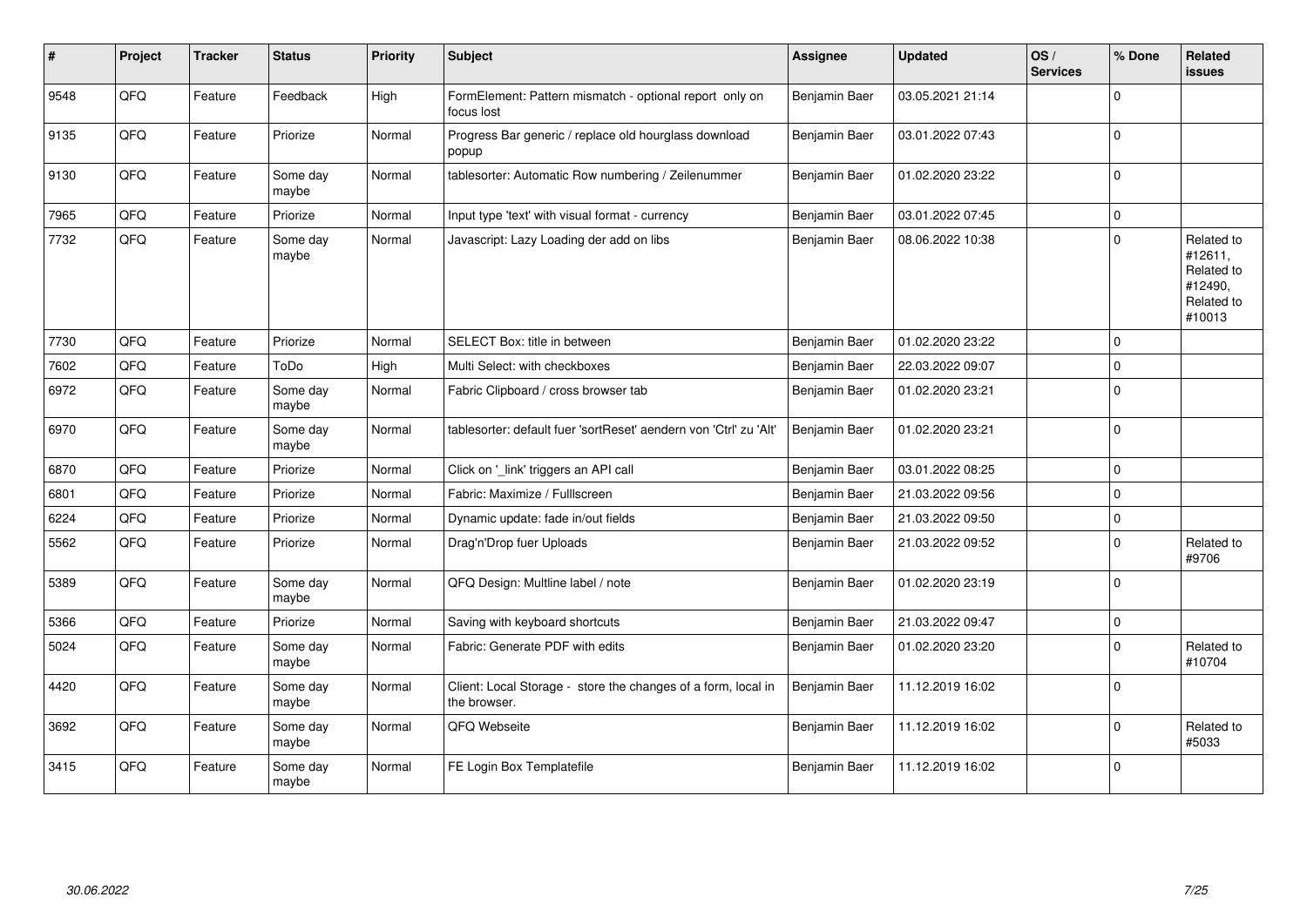| #     | Project | <b>Tracker</b> | <b>Status</b>     | <b>Priority</b> | <b>Subject</b>                                                                | <b>Assignee</b> | <b>Updated</b>   | OS/<br><b>Services</b> | % Done              | Related<br><b>issues</b>                                               |
|-------|---------|----------------|-------------------|-----------------|-------------------------------------------------------------------------------|-----------------|------------------|------------------------|---------------------|------------------------------------------------------------------------|
| 9789  | QFQ     | <b>Bug</b>     | In Progress       | High            | Record Lock: release to early on 'leave page'                                 | Carsten Rose    | 10.01.2022 09:25 |                        | 100                 | Related to<br>#10081,<br>Related to<br>#9173,<br>Related to<br>#8702   |
| 9275  | QFQ     | <b>Bug</b>     | New               | Normal          | autcron: t3 page, which takes to long to respond, is not<br>reported properly | Carsten Rose    | 01.02.2020 23:22 |                        | 100                 |                                                                        |
| 12632 | QFQ     | Feature        | <b>New</b>        | Normal          | TinyMCE: Prepare CSS classes for images                                       | Carsten Rose    | 04.06.2021 14:35 |                        | 100                 | Blocked by<br>#12186                                                   |
| 12584 | QFQ     | Feature        | Feedback          | Normal          | T3 v10 migration script: replace alias-patterns (v11)                         | Carsten Rose    | 28.05.2022 11:12 |                        | 100                 |                                                                        |
| 10115 | QFQ     | Feature        | New               | Normal          | TypeAhead: static list                                                        | Carsten Rose    | 26.02.2020 16:42 |                        | 100                 |                                                                        |
| 3402  | QFQ     | Feature        | Some day<br>maybe | Normal          | Syntax Highlighting via CodeMirror                                            | Carsten Rose    | 11.12.2019 16:02 |                        | 100                 | Related to<br>#3207                                                    |
| 9691  | QFQ     | Bug            | In Progress       | Normal          | Checkbox: dynamic update > readonly                                           | Carsten Rose    | 01.02.2020 23:22 |                        | 50                  | Related to<br>#9834                                                    |
| 13330 | QFQ     | Feature        | In Progress       | Normal          | Multi Form: Upload                                                            | Carsten Rose    | 07.11.2021 12:40 |                        | 50                  | Related to<br>#9706                                                    |
| 12440 | QFQ     | Feature        | In Progress       | Normal          | Typo3 V10 upgrade (durchfuehren und testen)                                   | Carsten Rose    | 21.03.2022 09:53 |                        | 50                  | Related to<br>#12357,<br>Related to<br>#12067,<br>Related to<br>#10661 |
| 6609  | QFQ     | Feature        | New               | Normal          | Formlet: JSON API erweitern                                                   | Carsten Rose    | 01.02.2020 23:21 |                        | 50                  |                                                                        |
| 9517  | QFQ     | Feature        | In Progress       | High            | Input multiple tags with typeahead                                            | Carsten Rose    | 03.05.2021 21:14 |                        | 40                  | Related to<br>#10150                                                   |
| 10793 | QFQ     | Feature        | In Progress       | Normal          | Update NPM Packages                                                           | Carsten Rose    | 07.09.2021 13:25 |                        | 30                  |                                                                        |
| 14323 | QFQ     | <b>Bug</b>     | In Progress       | Normal          | Report: render=both single - no impact                                        | Carsten Rose    | 19.06.2022 18:31 |                        | $\mathbf 0$         |                                                                        |
| 14305 | QFQ     | <b>Bug</b>     | <b>New</b>        | Normal          | Inline Report editing does not create history entries                         | Carsten Rose    | 10.06.2022 11:55 |                        | $\mathbf 0$         |                                                                        |
| 14304 | QFQ     | <b>Bug</b>     | New               | Normal          | table sorter view safer does not work                                         | Carsten Rose    | 10.06.2022 11:49 |                        | $\mathbf 0$         |                                                                        |
| 14283 | QFQ     | <b>Bug</b>     | Priorize          | Normal          | HEIC / HEIF convert doesn't trigger                                           | Carsten Rose    | 19.06.2022 16:37 |                        | $\mathbf 0$         |                                                                        |
| 14233 | QFQ     | <b>Bug</b>     | New               | Normal          | AS link: question - HTML is not rendered                                      | Carsten Rose    | 28.05.2022 11:02 |                        | $\mathbf 0$         |                                                                        |
| 14175 | QFQ     | <b>Bug</b>     | In Progress       | Normal          | Opening a form with no QFQ Session cookie fails                               | Carsten Rose    | 03.06.2022 10:40 |                        | $\pmb{0}$           |                                                                        |
| 14091 | QFQ     | <b>Bug</b>     | New               | Normal          | inconsistent template path for twig                                           | Carsten Rose    | 19.04.2022 18:36 |                        | $\mathsf{O}\xspace$ |                                                                        |
| 14077 | QFQ     | <b>Bug</b>     | New               | Normal          | As _link: Attribute 'class' missing by r:1 and r:3 - but should<br>set        | Carsten Rose    | 28.05.2022 11:02 |                        | $\mathbf 0$         | Related to<br>#5342,<br>Related to<br>#4343                            |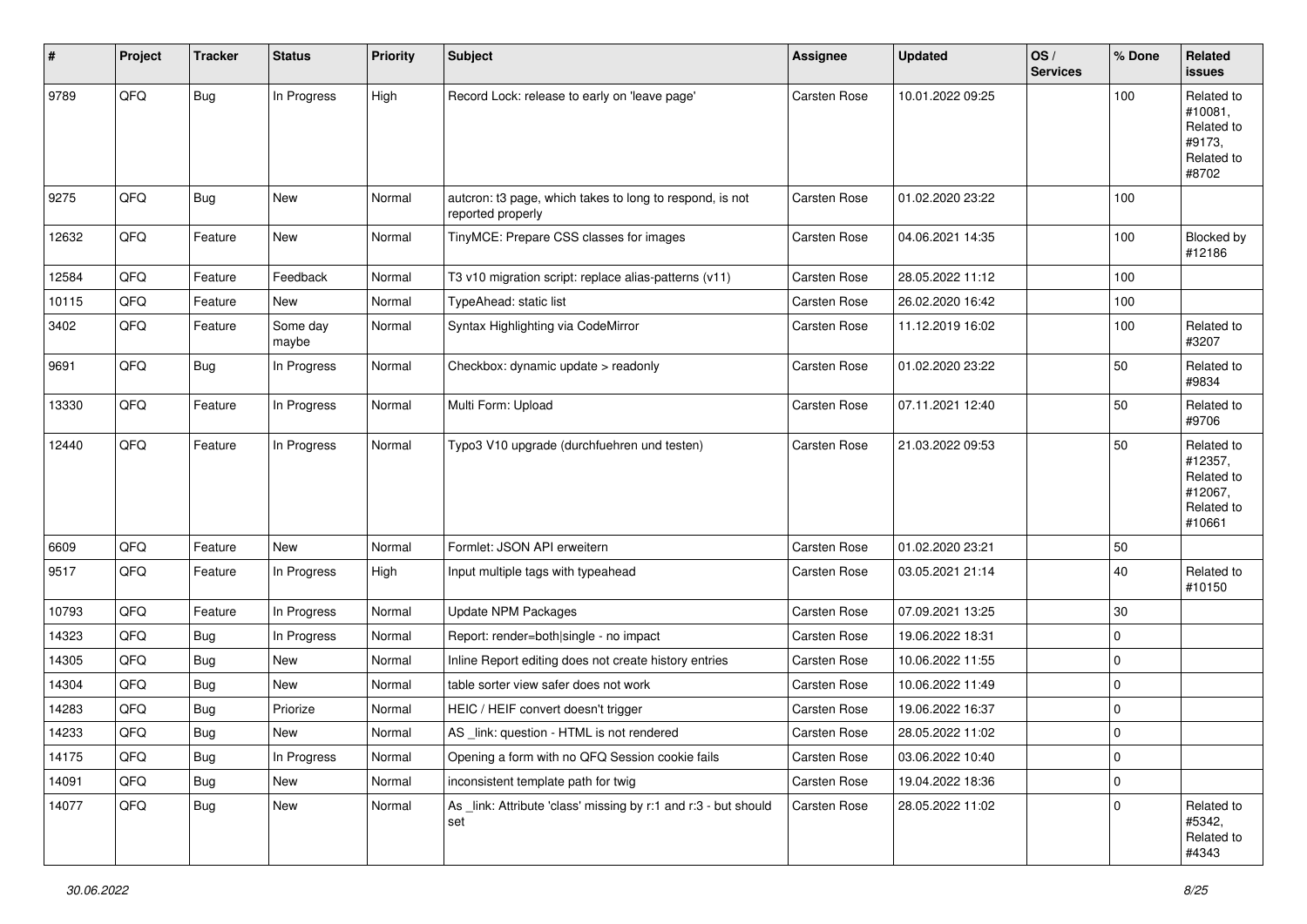| #     | Project | <b>Tracker</b> | <b>Status</b> | <b>Priority</b> | <b>Subject</b>                                                                                                                                      | Assignee            | <b>Updated</b>   | OS/<br><b>Services</b> | % Done   | Related<br>issues                             |
|-------|---------|----------------|---------------|-----------------|-----------------------------------------------------------------------------------------------------------------------------------------------------|---------------------|------------------|------------------------|----------|-----------------------------------------------|
| 13706 | QFQ     | <b>Bug</b>     | New           | Normal          | Wrong CheckType in FieldElement LastStatus of Form Cron                                                                                             | <b>Carsten Rose</b> | 21.01.2022 18:20 |                        | $\Omega$ |                                               |
| 13659 | QFQ     | <b>Bug</b>     | New           | Normal          | wrong sanitize class applied to R-store                                                                                                             | <b>Carsten Rose</b> | 15.01.2022 14:23 |                        | $\Omega$ |                                               |
| 13592 | QFQ     | <b>Bug</b>     | New           | Normal          | QFQ Build Queue: das vergeben von Tags klappt nicht. Es<br>werden keine Releases gebaut.                                                            | <b>Carsten Rose</b> | 19.03.2022 17:45 |                        | $\Omega$ |                                               |
| 13460 | QFQ     | Bug            | <b>New</b>    | Normal          | Doc: Password set/reset  password should not processed<br>with 'html encode'                                                                        | Carsten Rose        | 19.03.2022 17:46 |                        | $\Omega$ |                                               |
| 13451 | QFQ     | Bug            | <b>New</b>    | Normal          | Character Counter / Max Character: Problem in Safari                                                                                                | <b>Carsten Rose</b> | 15.04.2022 17:18 |                        | $\Omega$ |                                               |
| 13332 | QFQ     | Bug            | New           | Normal          | Multi Form: Required Felder werden visuell nicht markiert.                                                                                          | <b>Carsten Rose</b> | 19.03.2022 17:47 |                        | $\Omega$ |                                               |
| 13331 | QFQ     | Bug            | <b>New</b>    | Normal          | Multi Form: Clear Icon misplaced                                                                                                                    | <b>Carsten Rose</b> | 19.03.2022 17:47 |                        | $\Omega$ |                                               |
| 12974 | QFQ     | <b>Bug</b>     | New           | High            | Sanitize Queries in Action-Elements                                                                                                                 | <b>Carsten Rose</b> | 07.12.2021 17:19 |                        | $\Omega$ |                                               |
| 12716 | QFQ     | Bug            | New           | Normal          | template group: Pattern only applied to first instance                                                                                              | <b>Carsten Rose</b> | 19.03.2022 17:47 |                        | $\Omega$ |                                               |
| 12714 | QFQ     | Bug            | <b>New</b>    | Normal          | Conversion of GIF to PDF broken when GIF contains Alpha.                                                                                            | <b>Carsten Rose</b> | 19.03.2022 17:49 |                        | $\Omega$ |                                               |
| 12702 | QFQ     | <b>Bug</b>     | New           | High            | templateGroup: broken in multiDb Setup                                                                                                              | <b>Carsten Rose</b> | 14.12.2021 16:02 |                        | $\Omega$ |                                               |
| 12670 | QFQ     | Bug            | New           | High            | Dropdown-Menu classes können nicht mehr angegeben<br>werden                                                                                         | <b>Carsten Rose</b> | 07.12.2021 17:19 |                        | $\Omega$ |                                               |
| 12581 | QFQ     | Bug            | New           | Normal          | Form.forward=close: Record 'new' in new browser tab ><br>save (& close) >> Form is not reloaded with new created<br>record id and stays in mode=new | <b>Carsten Rose</b> | 19.03.2022 17:48 |                        | $\Omega$ |                                               |
| 12546 | QFQ     | <b>Bug</b>     | Feedback      | Normal          | Branch 'Development' - Unit Tests mit dirty workaround<br>angepasst                                                                                 | <b>Carsten Rose</b> | 19.03.2022 17:48 |                        | $\Omega$ |                                               |
| 12545 | QFQ     | Bug            | <b>New</b>    | Urgent          | sql.log not created / updated                                                                                                                       | <b>Carsten Rose</b> | 14.12.2021 16:02 |                        | $\Omega$ |                                               |
| 12520 | QFQ     | <b>Bug</b>     | New           | Normal          | Switch FE User: still active even FE User session expired                                                                                           | <b>Carsten Rose</b> | 19.03.2022 17:48 |                        | $\Omega$ |                                               |
| 12513 | QFQ     | Bug            | <b>New</b>    | High            | Implement server side check of maxlength                                                                                                            | <b>Carsten Rose</b> | 07.12.2021 17:19 |                        | $\Omega$ |                                               |
| 12512 | QFQ     | Bug            | New           | Normal          | Some MySQL Installation can't use 'stored procedures'                                                                                               | <b>Carsten Rose</b> | 19.03.2022 17:48 |                        | $\Omega$ |                                               |
| 12468 | QFQ     | <b>Bug</b>     | <b>New</b>    | Urgent          | Form: update Form.title after save                                                                                                                  | <b>Carsten Rose</b> | 03.05.2021 21:12 |                        | $\Omega$ |                                               |
| 12463 | QFQ     | <b>Bug</b>     | ToDo          | High            | QFQ Function: 'function' and 'sql' on same level - output of<br>sql is shown two times.                                                             | <b>Carsten Rose</b> | 15.12.2021 16:31 |                        | $\Omega$ |                                               |
| 12395 | QFQ     | Bug            | ToDo          | High            | QFQ Function: Result two times shown                                                                                                                | <b>Carsten Rose</b> | 18.02.2022 08:59 |                        | $\Omega$ |                                               |
| 12327 | QFQ     | Bug            | New           | Normal          | Copy to clipboard: Glyphicon can not be changed                                                                                                     | <b>Carsten Rose</b> | 27.12.2021 17:59 |                        | $\Omega$ |                                               |
| 12325 | QFQ     | <b>Bug</b>     | Priorize      | Normal          | MultiDB form.dblndex not working for report syntax                                                                                                  | Carsten Rose        | 07.09.2021 13:37 |                        |          | Related to<br>#12145,<br>Related to<br>#12314 |
| 12187 | QFQ     | <b>Bug</b>     | New           | Normal          | Trigger FormAsFile() via Report: probably problem with multi<br>DB setup                                                                            | <b>Carsten Rose</b> | 20.03.2021 21:20 |                        | 0        |                                               |
| 12133 | QFQ     | <b>Bug</b>     | New           | Normal          | NPM, phpSpreadSheet aktualisieren                                                                                                                   | Carsten Rose        | 15.03.2021 09:04 |                        | 0        |                                               |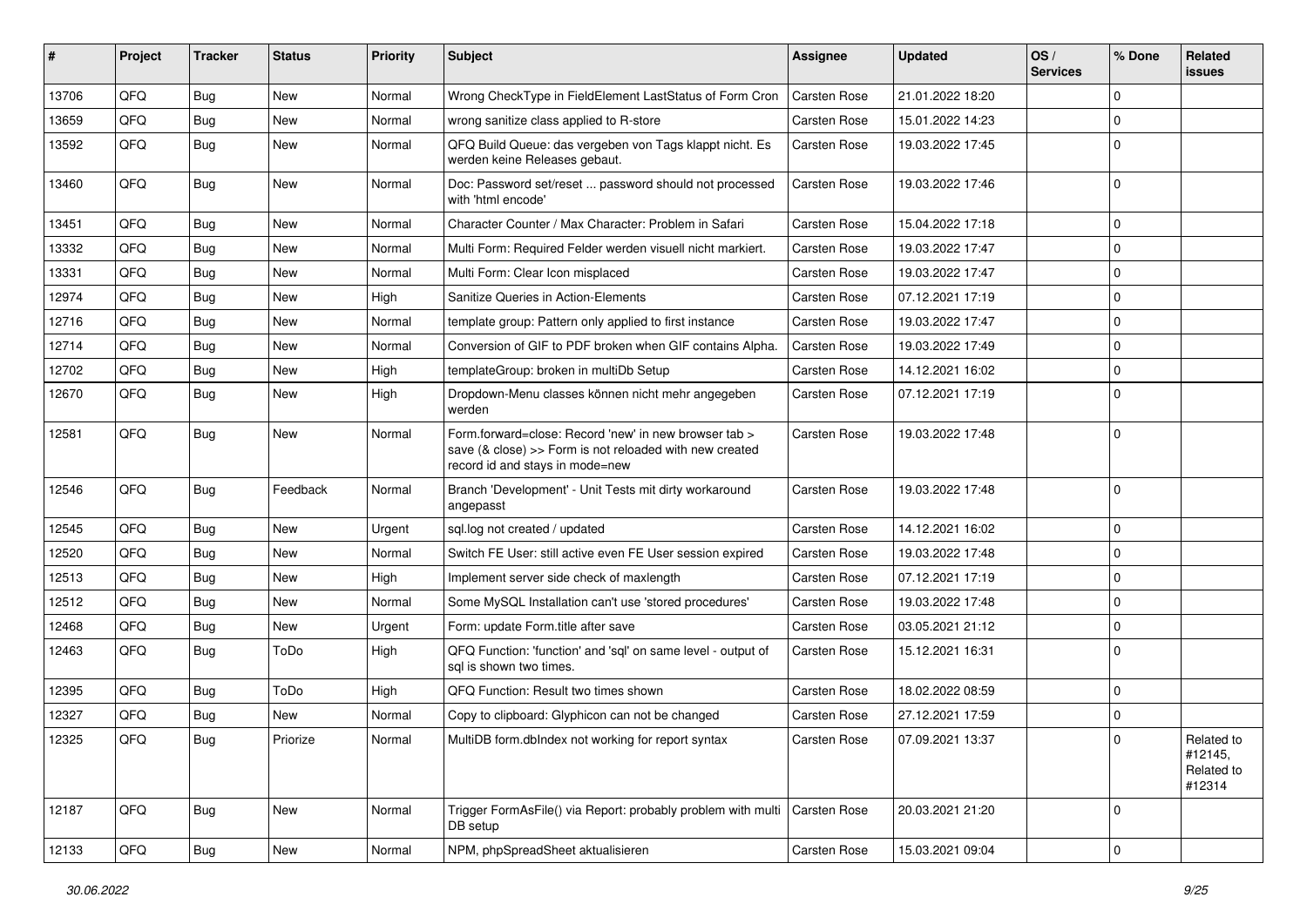| #     | Project | <b>Tracker</b> | <b>Status</b> | <b>Priority</b> | <b>Subject</b>                                                                      | <b>Assignee</b>     | <b>Updated</b>   | OS/<br><b>Services</b> | % Done       | Related<br>issues                                                                                                              |
|-------|---------|----------------|---------------|-----------------|-------------------------------------------------------------------------------------|---------------------|------------------|------------------------|--------------|--------------------------------------------------------------------------------------------------------------------------------|
| 12045 | QFQ     | <b>Bug</b>     | New           | Normal          | templateGroup afterSave FE: Aufruf ohne<br>sqlHonorFormElements funktioniert nicht  | <b>Carsten Rose</b> | 18.02.2021 16:33 |                        | $\mathbf 0$  |                                                                                                                                |
| 12040 | QFQ     | <b>Bug</b>     | New           | Normal          | FE Mode 'hidden' für zwei FEs auf einer Zeile                                       | Carsten Rose        | 18.02.2021 10:13 |                        | $\mathbf 0$  |                                                                                                                                |
| 11752 | QFQ     | <b>Bug</b>     | <b>New</b>    | Normal          | checkbox renders multiple input elements with same name                             | Carsten Rose        | 17.12.2020 14:58 |                        | $\mathbf 0$  | Related to<br>#11750                                                                                                           |
| 11695 | QFQ     | Bug            | <b>New</b>    | Normal          | MultiForm required FE Error                                                         | Carsten Rose        | 04.12.2020 13:34 |                        | $\mathbf 0$  |                                                                                                                                |
| 11668 | QFQ     | <b>Bug</b>     | New           | Normal          | Play function.sql - problem with mysql                                              | Carsten Rose        | 03.05.2021 20:48 |                        | $\mathbf 0$  |                                                                                                                                |
| 11667 | QFQ     | <b>Bug</b>     | New           | Normal          | MySQL mariadb-server-10.3: Incorrect datetime value                                 | Carsten Rose        | 03.05.2021 20:48 |                        | $\mathbf 0$  |                                                                                                                                |
| 11517 | QFQ     | <b>Bug</b>     | In Progress   | Normal          | extraButtonInfo Broken for multiple FormElements                                    | Carsten Rose        | 12.05.2022 13:12 |                        | $\mathbf 0$  | Related to<br>#7890,<br>Related to<br>#3811, Has<br>duplicate<br>#10905, Has<br>duplicate<br>#10553, Has<br>duplicate<br>#6779 |
| 11239 | QFQ     | <b>Bug</b>     | New           | Normal          | Radiobutton (plain): horizontales Rendern abhängig vom<br>Datentyp in der Datenbank | Carsten Rose        | 30.09.2020 18:37 |                        | $\mathbf 0$  |                                                                                                                                |
| 10937 | QFQ     | <b>Bug</b>     | <b>New</b>    | Normal          | Fehler mit abhängigen Select- Feldern beim Positionieren                            | Carsten Rose        | 12.11.2020 23:45 |                        | $\mathbf 0$  |                                                                                                                                |
| 10704 | QFQ     | <b>Bug</b>     | New           | Normal          | wkhtml problem rendering fullCalendar.js / fabric.js >><br>successor: puppeteer     | <b>Carsten Rose</b> | 12.11.2020 23:45 |                        | $\mathbf 0$  | Related to<br>#5024,<br>Related to<br>#4650,<br>Related to<br>#10715                                                           |
| 10661 | QFQ     | <b>Bug</b>     | In Progress   | Normal          | Typo3 Warnungen                                                                     | Carsten Rose        | 07.09.2021 13:23 |                        | $\mathbf 0$  | Related to<br>#12440                                                                                                           |
| 10658 | QFQ     | <b>Bug</b>     | New           | Normal          | processReadOnly broken                                                              | Carsten Rose        | 27.05.2020 17:55 |                        | $\mathbf 0$  |                                                                                                                                |
| 10640 | QFQ     | <b>Bug</b>     | New           | High            | TypeAhead Tag: FE editierbar trotz readOnly                                         | Carsten Rose        | 03.05.2021 21:12 |                        | $\mathbf 0$  | Related to<br>#7795                                                                                                            |
| 10588 | QFQ     | <b>Bug</b>     | New           | Normal          | typeahed Tag: Doku anpassen                                                         | Carsten Rose        | 12.11.2020 23:45 |                        | $\mathbf 0$  |                                                                                                                                |
| 10508 | QFQ     | Bug            | New           | High            | Multi Form broken on Multi DB Instance                                              | <b>Carsten Rose</b> | 03.05.2021 21:12 |                        | $\mathbf 0$  |                                                                                                                                |
| 10506 | QFQ     | <b>Bug</b>     | New           | High            | Template Group broken on MultiDB instance                                           | Carsten Rose        | 03.05.2021 21:12 |                        | $\mathbf 0$  | Related to<br>#10505                                                                                                           |
| 10322 | QFQ     | <b>Bug</b>     | New           | Normal          | FormElement / Radio: missing column 'enum' >> FE not<br>reported                    | Carsten Rose        | 07.05.2020 09:37 |                        | $\mathbf 0$  |                                                                                                                                |
| 10082 | QFQ     | <b>Bug</b>     | New           | Normal          | FE.type=SELECT - 'sanatize' Class                                                   | Carsten Rose        | 07.05.2020 09:36 |                        | $\mathbf{0}$ | Related to<br>#10081                                                                                                           |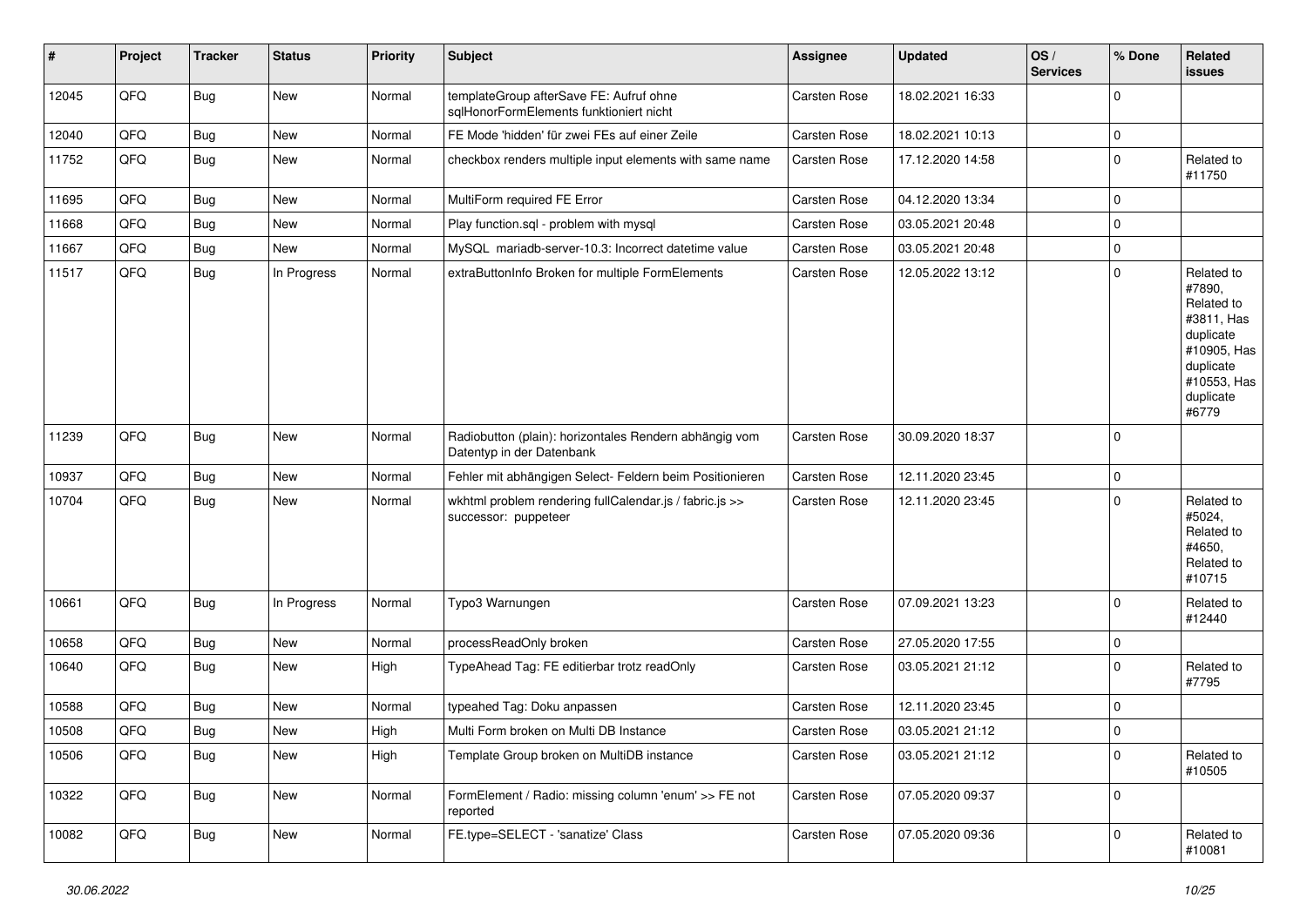| #     | Project | <b>Tracker</b> | <b>Status</b>     | <b>Priority</b> | <b>Subject</b>                                                                                           | Assignee            | <b>Updated</b>   | OS/<br><b>Services</b> | % Done      | Related<br><b>issues</b>                                                |
|-------|---------|----------------|-------------------|-----------------|----------------------------------------------------------------------------------------------------------|---------------------|------------------|------------------------|-------------|-------------------------------------------------------------------------|
| 10081 | QFQ     | <b>Bug</b>     | New               | High            | Stale record lock after 'forbidden' character                                                            | Carsten Rose        | 03.05.2021 21:12 |                        | $\Omega$    | Related to<br>#10082,<br>Related to<br>#9789                            |
| 9975  | QFQ     | <b>Bug</b>     | Priorize          | Normal          | Dropdown Menu: 'r:3' broken                                                                              | Carsten Rose        | 01.02.2020 10:13 |                        | $\Omega$    |                                                                         |
| 9958  | QFQ     | <b>Bug</b>     | Priorize          | Normal          | Broken subrecord query: no error message                                                                 | Carsten Rose        | 05.02.2021 15:15 |                        | $\mathbf 0$ |                                                                         |
| 9947  | QFQ     | <b>Bug</b>     | Priorize          | Normal          | Unwanted error message if missing 'typeAheadSqlPrefetch'                                                 | <b>Carsten Rose</b> | 01.02.2020 10:13 |                        | $\mathbf 0$ |                                                                         |
| 9862  | QFQ     | <b>Bug</b>     | Priorize          | Normal          | Failed writing to sql mail qfq.log should throw an exception                                             | Carsten Rose        | 01.02.2020 10:13 |                        | $\pmb{0}$   |                                                                         |
| 9834  | QFQ     | <b>Bug</b>     | Priorize          | Normal          | Input elements with tag 'disabled' are missing on<br>form-submit: server option 'processReadOnly' broken | Carsten Rose        | 07.12.2021 16:43 |                        | $\Omega$    | Related to<br>#9691,<br>Related to<br>#5305, Has<br>duplicate<br>#12331 |
| 9783  | QFQ     | <b>Bug</b>     | <b>New</b>        | Normal          | Email with special characters                                                                            | Carsten Rose        | 01.02.2020 23:22 |                        | $\mathbf 0$ |                                                                         |
| 9773  | QFQ     | <b>Bug</b>     | New               | Normal          | form.parameter.formModeGlobal=requiredOff                                                                | <b>Carsten Rose</b> | 01.02.2020 15:56 |                        | $\pmb{0}$   |                                                                         |
| 9669  | QFQ     | <b>Bug</b>     | Some day<br>maybe | Normal          | Checkbox / Template Group: radio/checkbox visible broken<br>after 'add'                                  | Carsten Rose        | 16.06.2021 13:47 |                        | $\mathbf 0$ | Related to<br>#8091                                                     |
| 9534  | QFQ     | <b>Bug</b>     | Priorize          | Urgent          | FE.type=upload: 'Unknown Mode: ID"                                                                       | <b>Carsten Rose</b> | 03.05.2021 21:14 |                        | $\mathbf 0$ | Related to<br>#9532                                                     |
| 9533  | QFQ     | <b>Bug</b>     | <b>New</b>        | Normal          | FE.type=upload: Check in 'beforeSave' if upload is given                                                 | <b>Carsten Rose</b> | 01.02.2020 23:22 |                        | $\Omega$    | Related to<br>#11523                                                    |
| 9531  | QFQ     | <b>Bug</b>     | <b>New</b>        | High            | FE File: Dynamic Update / modeSgl / required detected even<br>it not set                                 | <b>Carsten Rose</b> | 11.06.2021 20:32 |                        | $\mathbf 0$ | Related to<br>#12398                                                    |
| 9347  | QFQ     | <b>Bug</b>     | <b>New</b>        | High            | FE.type=upload with dynamic show/hidden: required not<br>detected                                        | Carsten Rose        | 12.06.2021 10:40 |                        | $\mathbf 0$ | Related to<br>#5305,<br>Related to<br>#12398                            |
| 9317  | QFQ     | <b>Bug</b>     | <b>New</b>        | Normal          | FE.type=note: with dynamic show/hidden an empty label<br>causes trouble                                  | <b>Carsten Rose</b> | 01.02.2020 23:22 |                        | $\mathbf 0$ |                                                                         |
| 9281  | QFQ     | <b>Bug</b>     | Some day<br>maybe | Normal          | Allow STRICT_TRANS_TABLES                                                                                | Carsten Rose        | 02.01.2021 18:43 |                        | $\Omega$    |                                                                         |
| 9177  | QFQ     | <b>Bug</b>     | New               | Normal          | Bug? QFQ tries to save an action FE, which has real<br>existing column name                              | Carsten Rose        | 01.02.2020 23:22 |                        | $\mathbf 0$ |                                                                         |
| 9173  | QFQ     | Bug            | Priorize          | Urgent          | Stale Record Lock: Firefox                                                                               | <b>Carsten Rose</b> | 03.05.2021 21:14 |                        | $\mathbf 0$ | Related to<br>#9789                                                     |
| 9127  | QFQ     | <b>Bug</b>     | <b>New</b>        | Normal          | Error Message: change 'roll over' color - text not readable                                              | Carsten Rose        | 01.02.2020 23:22 |                        | $\mathbf 0$ |                                                                         |
| 9121  | QFQ     | <b>Bug</b>     | Priorize          | High            | sip links have r and __dbIndexData set                                                                   | <b>Carsten Rose</b> | 12.06.2021 10:41 |                        | $\mathbf 0$ |                                                                         |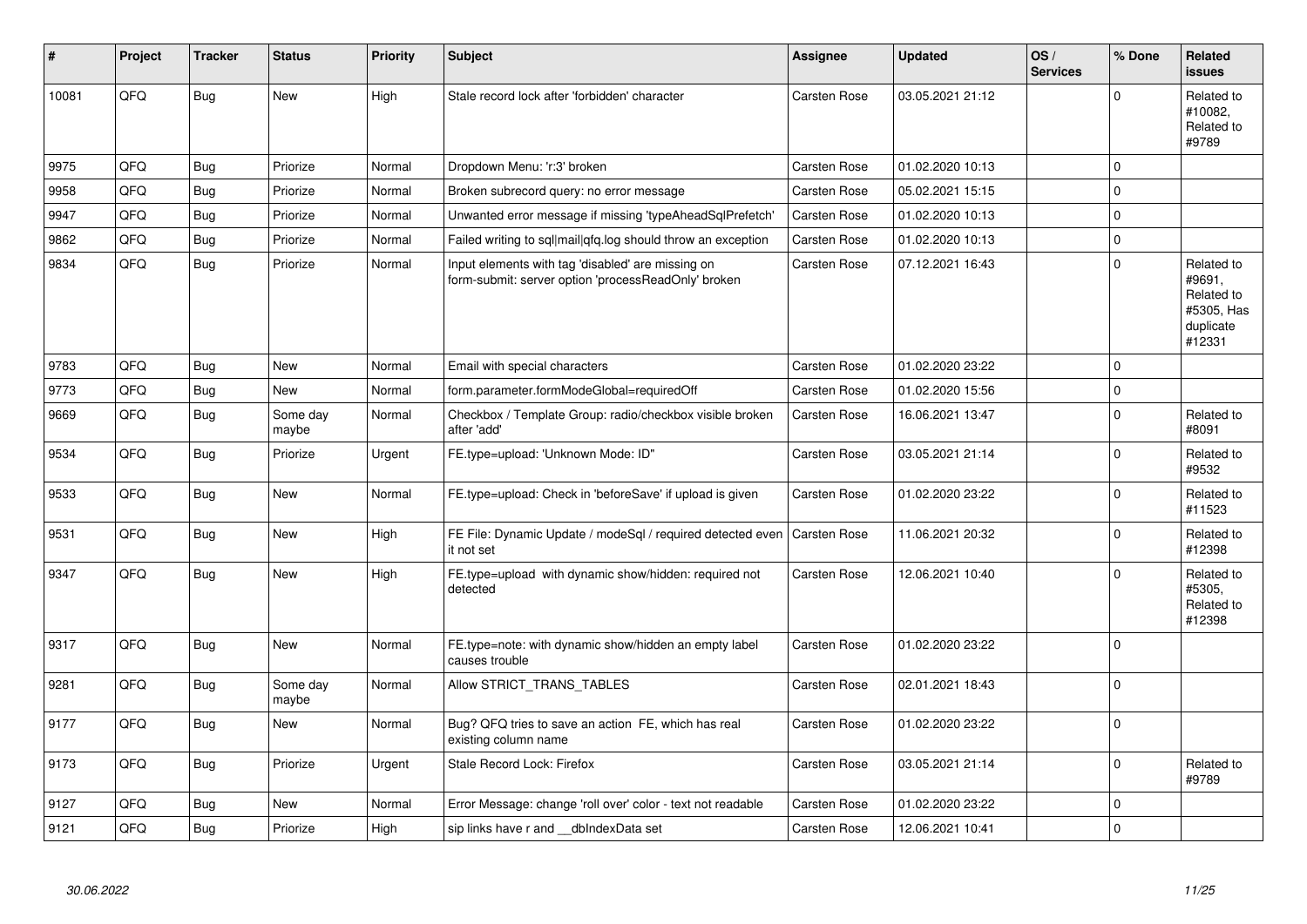| #    | Project | <b>Tracker</b> | <b>Status</b>     | <b>Priority</b> | Subject                                                                                               | <b>Assignee</b>     | <b>Updated</b>   | OS/<br><b>Services</b> | % Done         | Related<br>issues         |
|------|---------|----------------|-------------------|-----------------|-------------------------------------------------------------------------------------------------------|---------------------|------------------|------------------------|----------------|---------------------------|
| 9077 | QFQ     | Bug            | <b>New</b>        | Normal          | typeAheadSql: report broken SQL                                                                       | <b>Carsten Rose</b> | 29.06.2022 22:35 |                        | $\Omega$       | Related to<br>#4018       |
| 9013 | QFQ     | Bug            | <b>New</b>        | Normal          | Error in Twig template not handled                                                                    | <b>Carsten Rose</b> | 20.10.2021 13:43 |                        | $\Omega$       |                           |
| 8668 | QFQ     | Bug            | <b>New</b>        | High            | Pill disabled: dyamic mode 'hidden' not respected - FE is still<br>required                           | <b>Carsten Rose</b> | 03.05.2021 21:14 |                        | $\Omega$       |                           |
| 8431 | QFQ     | Bug            | <b>New</b>        | High            | autocron.php with wrong path                                                                          | <b>Carsten Rose</b> | 03.05.2021 21:14 |                        | $\mathbf 0$    |                           |
| 8106 | QFQ     | Bug            | Some day<br>maybe | Normal          | Dynamic Update: Feld kann nicht auf empty zurückgesetzt<br>werden                                     | <b>Carsten Rose</b> | 11.12.2019 16:01 |                        | $\mathbf 0$    |                           |
| 8083 | QFQ     | Bug            | <b>New</b>        | High            | FormEditor: primary table list does not respect<br>'indexDb={{indexData:Y}}'                          | <b>Carsten Rose</b> | 03.05.2021 21:14 |                        | $\Omega$       | Has<br>duplicate<br>#6678 |
| 8049 | QFQ     | Bug            | New               | Normal          | FE.type=note, column 'value': text moves some pixel to top<br>after save                              | <b>Carsten Rose</b> | 01.02.2020 23:22 |                        | $\mathbf 0$    |                           |
| 8037 | QFQ     | Bug            | Priorize          | Normal          | FE.type=upload (advanced mode): {{slaveld:V}} missing<br>during dynamic update                        | <b>Carsten Rose</b> | 01.02.2020 10:13 |                        | $\mathbf 0$    |                           |
| 7899 | QFQ     | Bug            | <b>New</b>        | High            | Fe.type=password / retype / required: always complain about<br>missing value                          | <b>Carsten Rose</b> | 03.05.2021 21:14 |                        | $\Omega$       |                           |
| 7890 | QFQ     | Bug            | New               | Normal          | FormElement 'required': extraButtonInfo not aligned                                                   | <b>Carsten Rose</b> | 11.06.2021 21:17 |                        | 0              | Related to<br>#11517      |
| 7795 | QFQ     | Bug            | <b>New</b>        | Normal          | Readonly Form: Typeahead-Felder                                                                       | <b>Carsten Rose</b> | 01.02.2020 23:22 |                        | $\Omega$       | Related to<br>#10640      |
| 7685 | QFQ     | Bug            | <b>New</b>        | Normal          | Open FormElement from QFQ error message and save<br>modified record: error about missing {{formId:F}} | <b>Carsten Rose</b> | 01.02.2020 23:22 |                        | $\Omega$       |                           |
| 7656 | QFQ     | Bug            | Priorize          | Normal          | FE with required, 'pattern' and 'extraButtonLock': always<br>complain about missing value             | <b>Carsten Rose</b> | 01.02.2020 10:13 |                        | $\overline{0}$ |                           |
| 7650 | QFQ     | Bug            | New               | High            | Optional do not show 'required' sign on FormElement                                                   | <b>Carsten Rose</b> | 03.05.2021 21:14 |                        | 0              |                           |
| 7616 | QFQ     | Bug            | Priorize          | Normal          | Selectlist with Enum & Dynamic Update                                                                 | <b>Carsten Rose</b> | 01.02.2020 10:13 |                        | 0              |                           |
| 7574 | QFQ     | Bug            | New               | Normal          | Substitute error: form element not reported / dont parse<br>Form.note                                 | <b>Carsten Rose</b> | 01.02.2020 23:21 |                        | $\Omega$       |                           |
| 7547 | QFQ     | Bug            | <b>New</b>        | Normal          | Error Message in afterSave: wrong parameter column<br>reported                                        | <b>Carsten Rose</b> | 01.02.2020 23:22 |                        | $\Omega$       |                           |
| 7524 | QFQ     | Bug            | New               | Normal          | QFQ throws a 'General Error' if 'fileadmin/protected/log/' is<br>not writeable                        | <b>Carsten Rose</b> | 01.02.2020 23:22 |                        | $\mathbf 0$    |                           |
| 7513 | QFQ     | <b>Bug</b>     | New               | Normal          | Radios not correct aligned                                                                            | Carsten Rose        | 01.02.2020 23:22 |                        | $\mathbf 0$    |                           |
| 7512 | QFQ     | <b>Bug</b>     | New               | Normal          | FE: inputType=number >> 'pattern' is not respected                                                    | Carsten Rose        | 01.02.2020 23:22 |                        | $\mathbf 0$    |                           |
| 7456 | QFQ     | <b>Bug</b>     | Some day<br>maybe | Low             | Todos in Code: solve or make ticket                                                                   | Carsten Rose        | 16.09.2021 15:10 |                        | 0              |                           |
| 7261 | QFQ     | <b>Bug</b>     | New               | Normal          | Report pathFilename for user without path, only the filename                                          | <b>Carsten Rose</b> | 01.02.2020 23:21 |                        | 0              |                           |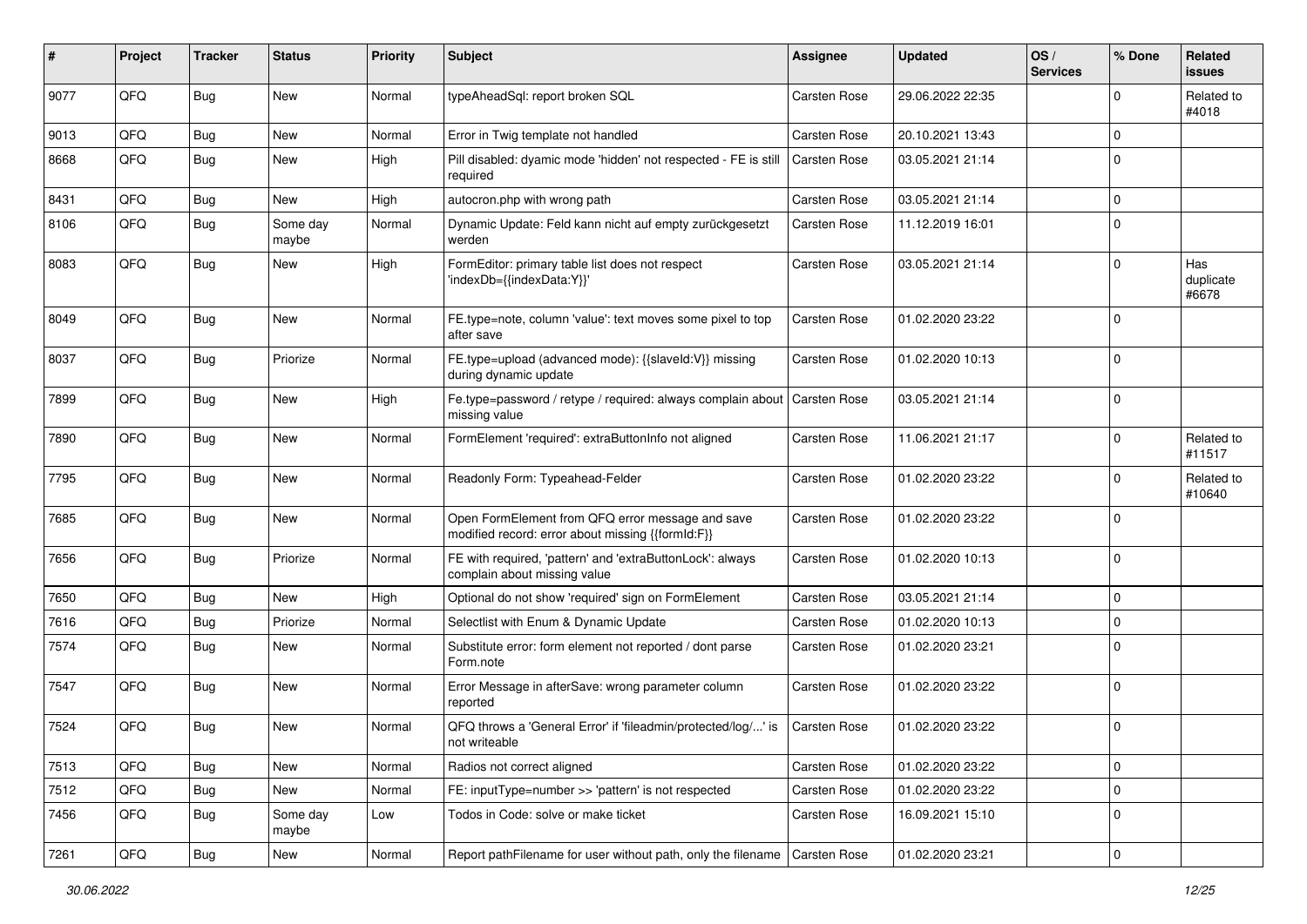| #    | Project | <b>Tracker</b> | <b>Status</b>     | <b>Priority</b> | Subject                                                                                                              | <b>Assignee</b>     | <b>Updated</b>   | OS/<br><b>Services</b> | % Done         | Related<br>issues                              |
|------|---------|----------------|-------------------|-----------------|----------------------------------------------------------------------------------------------------------------------|---------------------|------------------|------------------------|----------------|------------------------------------------------|
| 7219 | QFQ     | <b>Bug</b>     | New               | Normal          | typeSheadSql / typeAheadSqlPrefetch: change to curly<br>braces                                                       | Carsten Rose        | 01.02.2020 23:21 |                        | $\Omega$       |                                                |
| 7014 | QFQ     | <b>Bug</b>     | <b>New</b>        | Normal          | Sending invalid emails succeeds when<br>debug.redirectAllMailTo is set                                               | <b>Carsten Rose</b> | 01.02.2020 23:21 |                        | $\mathbf 0$    |                                                |
| 7002 | QFQ     | <b>Bug</b>     | New               | Normal          | Dynamic Update: row does not disappear / appear                                                                      | <b>Carsten Rose</b> | 01.02.2020 23:22 |                        | $\Omega$       |                                                |
| 6912 | QFQ     | <b>Bug</b>     | <b>New</b>        | Normal          | error Message Var 'deadline' already set in SIP - in Form<br>with FE.value={{deadline:R:::{{deadlinePeriod:Y}}}}     | <b>Carsten Rose</b> | 01.02.2020 23:21 |                        | $\Omega$       |                                                |
| 6677 | QFQ     | <b>Bug</b>     | New               | Normal          | Error message FE Action Element: no/wrong FE reference<br>who cause the problem.                                     | Carsten Rose        | 01.02.2020 23:21 |                        | $\Omega$       |                                                |
| 6574 | QFQ     | <b>Bug</b>     | Priorize          | Normal          | qfq.log: Fehlermeldung wurde angezeigt, aber nicht geloggt                                                           | Carsten Rose        | 01.02.2020 10:13 |                        | $\mathbf 0$    |                                                |
| 6483 | QFQ     | <b>Bug</b>     | <b>New</b>        | Normal          | R Store funktioniert nicht bei 'Report Notation' im FE                                                               | <b>Carsten Rose</b> | 01.02.2020 23:21 |                        | $\mathbf 0$    |                                                |
| 6462 | QFQ     | <b>Bug</b>     | New               | Normal          | File Upload: Nutzlose Fehlermeldung wenn Datei zu gross                                                              | <b>Carsten Rose</b> | 01.02.2020 23:21 |                        | $\Omega$       | Related to<br>#6139                            |
| 6116 | QFQ     | <b>Bug</b>     | Priorize          | High            | value of checkbox not saved                                                                                          | Carsten Rose        | 07.12.2021 17:19 |                        | $\mathbf 0$    |                                                |
| 5991 | QFQ     | <b>Bug</b>     | Some day<br>maybe | Normal          | URLs with ' ' or long parameter are problematic                                                                      | <b>Carsten Rose</b> | 01.02.2020 23:19 |                        | $\mathbf 0$    |                                                |
| 5768 | QFQ     | <b>Bug</b>     | Some day<br>maybe | Normal          | {{pageLanguage:T}}' missing if QFQ is called via api                                                                 | Carsten Rose        | 01.02.2020 23:19 |                        | 0              |                                                |
| 5706 | QFQ     | <b>Bug</b>     | Some day<br>maybe | Normal          | upload: fileDestination needs to be sanatized                                                                        | Carsten Rose        | 01.02.2020 23:19 |                        | $\Omega$       |                                                |
| 5576 | QFQ     | <b>Bug</b>     | New               | Normal          | Using MySQL 'DROP' requires privilege - wich is not really<br>necessary.                                             | Carsten Rose        | 01.02.2020 23:21 |                        | $\overline{0}$ |                                                |
| 5559 | QFQ     | <b>Bug</b>     | New               | Normal          | FE.type = Upload: 'accept' might contain variables                                                                   | <b>Carsten Rose</b> | 11.05.2020 21:23 |                        | $\mathbf 0$    |                                                |
| 5557 | QFQ     | <b>Bug</b>     | Some day<br>maybe | Normal          | Form load: STORE_RECORD filled, but should be empty                                                                  | <b>Carsten Rose</b> | 01.02.2020 23:19 |                        | $\Omega$       |                                                |
| 5459 | QFQ     | <b>Bug</b>     | New               | High            | Multi DB: spread system tables between 'QFQ' and<br>'Data'-DB                                                        | <b>Carsten Rose</b> | 03.05.2021 21:14 |                        | $\mathbf 0$    | Related to<br>#4720                            |
| 5305 | QFQ     | <b>Bug</b>     | <b>New</b>        | Normal          | Upload FormElement: nicht disabled by readonly Form                                                                  | <b>Carsten Rose</b> | 16.06.2021 13:43 |                        | $\Omega$       | Related to<br>#9347,<br>Related to<br>#9834    |
| 5221 | QFQ     | <b>Bug</b>     | <b>New</b>        | High            | Download Dialog: Bleibt stehen in FF wenn Datei<br>automatisch gespeichert wird.                                     | <b>Carsten Rose</b> | 03.05.2021 21:14 |                        | $\Omega$       |                                                |
| 5021 | QFQ     | Bug            | Some day<br>maybe | Normal          | FE.typ=extra - during save displays error 'datum2' already<br>filled in STORE SIP - the value is stored nevertheless | <b>Carsten Rose</b> | 01.02.2020 23:19 |                        | $\mathbf 0$    | Related to<br>#3875                            |
| 4771 | QFQ     | Bug            | Some day<br>maybe | Normal          | qfq: select-down-values empty after save (edit-form for<br>program administrators)                                   | Carsten Rose        | 01.02.2020 23:20 |                        | $\Omega$       | Related to<br>#4549, Has<br>duplicate<br>#4282 |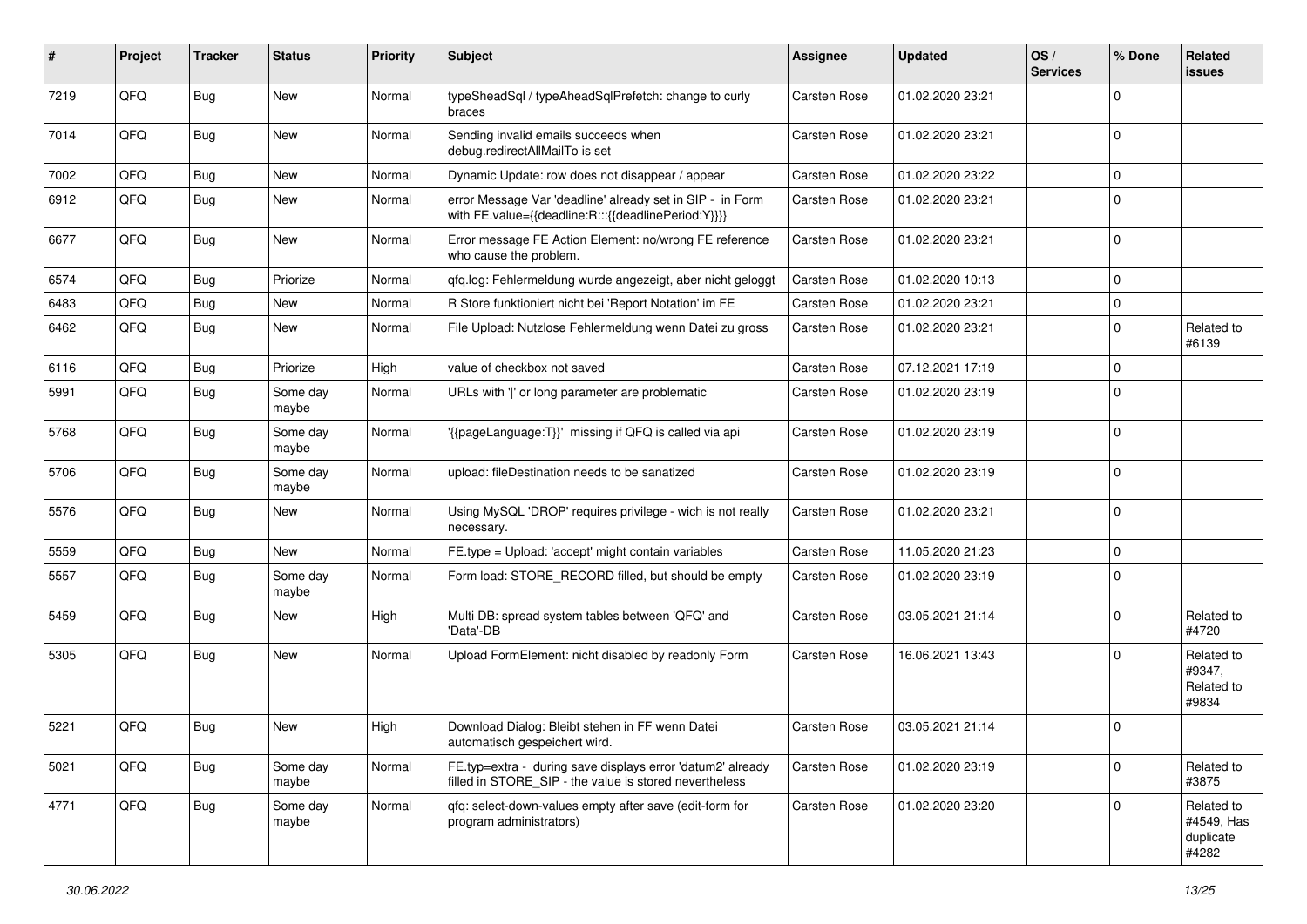| #    | Project | <b>Tracker</b> | <b>Status</b>     | <b>Priority</b> | <b>Subject</b>                                                                                                       | <b>Assignee</b>     | <b>Updated</b>   | OS/<br><b>Services</b> | % Done         | Related<br><b>issues</b>                    |
|------|---------|----------------|-------------------|-----------------|----------------------------------------------------------------------------------------------------------------------|---------------------|------------------|------------------------|----------------|---------------------------------------------|
| 4756 | QFQ     | <b>Bug</b>     | <b>New</b>        | Normal          | Form dirty even nothing changes                                                                                      | <b>Carsten Rose</b> | 11.12.2019 16:16 |                        | $\mathbf 0$    |                                             |
| 4659 | QFQ     | <b>Bug</b>     | Some day<br>maybe | Normal          | infoButtonExtra                                                                                                      | Carsten Rose        | 01.02.2020 23:20 |                        | $\Omega$       |                                             |
| 4651 | QFQ     | <b>Bug</b>     | Some day<br>maybe | Normal          | Loading document" Modal wird angezeigt bei uzhcd type=2<br>Ansicht                                                   | Carsten Rose        | 01.02.2020 23:20 |                        | $\Omega$       |                                             |
| 4583 | QFQ     | <b>Bug</b>     | Some day<br>maybe | Normal          | Dynamic Update bei TypeAhead Feldern                                                                                 | <b>Carsten Rose</b> | 01.02.2020 23:19 |                        | $\Omega$       |                                             |
| 4549 | QFQ     | Bug            | Some day<br>maybe | Normal          | TemplateGroups: FE.type SELECT loose selected value<br>after save                                                    | Carsten Rose        | 01.02.2020 23:20 |                        | $\Omega$       | Related to<br>#4548.<br>Related to<br>#4771 |
| 4528 | QFQ     | <b>Bug</b>     | Some day<br>maybe | Normal          | extraButtonLock mit SQLAhead Bug                                                                                     | <b>Carsten Rose</b> | 01.02.2020 23:19 |                        | $\overline{0}$ |                                             |
| 4328 | QFQ     | <b>Bug</b>     | Some day<br>maybe | Normal          | Error Message: Show FE name/number on problems in FE                                                                 | Carsten Rose        | 01.02.2020 23:20 |                        | $\Omega$       |                                             |
| 4293 | QFQ     | Bug            | Some day<br>maybe | Normal          | Download broken if token 'd:' is missing - but no error<br>message                                                   | <b>Carsten Rose</b> | 11.12.2019 16:03 |                        | $\Omega$       | Related to<br>#7514                         |
| 4279 | QFQ     | <b>Bug</b>     | Some day<br>maybe | High            | config.linkVars lost                                                                                                 | <b>Carsten Rose</b> | 03.05.2021 21:14 |                        | $\Omega$       |                                             |
| 4092 | QFQ     | Bug            | Some day<br>maybe | Normal          | 1) Logging verbessern wann welches FE warum ausgefuehrt<br>wird, 2) Documentation: Best Practice Template Group      | <b>Carsten Rose</b> | 01.02.2020 23:19 |                        | $\Omega$       | Related to<br>#3504                         |
| 4008 | QFQ     | <b>Bug</b>     | Some day<br>maybe | Normal          | FormElemen.type=sendmail: wrong 'TO' if 'real<br>name <rea@mail.to>' is used</rea@mail.to>                           | Carsten Rose        | 11.12.2019 16:03 |                        | $\Omega$       |                                             |
| 3895 | QFQ     | <b>Bug</b>     | Some day<br>maybe | Normal          | typeahead pedantic: on lehrkredit Idap webpass - if only one<br>person is in dropdown, such person can't be selected | <b>Carsten Rose</b> | 11.12.2019 16:03 |                        | $\mathbf 0$    |                                             |
| 3882 | QFQ     | Bug            | Some day<br>maybe | Normal          | templateGroup: disable 'add' if limit is reached - funktioniert<br>nicht wenn bereits records existierten            | Carsten Rose        | 11.12.2019 16:03 |                        | $\Omega$       |                                             |
| 3811 | QFQ     | Bug            | Some day<br>maybe | Normal          | Dynamic Update: extraButtonInfo - Text aktualisieren                                                                 | Carsten Rose        | 11.12.2019 16:03 |                        | $\Omega$       | Related to<br>#11517                        |
| 3782 | QFQ     | Bug            | Priorize          | Normal          | Bei fehlerhafter Eingabe (z.B. Datum) sollte das erwartete<br>Format angezeigt werden                                | Carsten Rose        | 01.02.2020 10:13 |                        | $\mathbf 0$    |                                             |
| 3750 | QFQ     | <b>Bug</b>     | Some day<br>maybe | Normal          | FE in a row: if one violates check, all are red                                                                      | <b>Carsten Rose</b> | 11.12.2019 16:03 |                        | $\Omega$       |                                             |
| 3682 | QFQ     | <b>Bug</b>     | Some day<br>maybe | Normal          | Dynamic update: Radio buttons                                                                                        | Carsten Rose        | 11.12.2019 16:02 |                        | $\Omega$       |                                             |
| 3588 | QFQ     | Bug            | Some day<br>maybe | Normal          | templateGroup: versteckte Elemente werden weiterhin<br>gespeichert.                                                  | Carsten Rose        | 11.12.2019 16:02 |                        | $\Omega$       |                                             |
| 3570 | QFQ     | Bug            | Some day<br>maybe | High            | Formular mit prmitnew permitEdit=Always wird nicht<br>aufgerufen (ist leer)                                          | Carsten Rose        | 03.05.2021 21:14 |                        | $\Omega$       |                                             |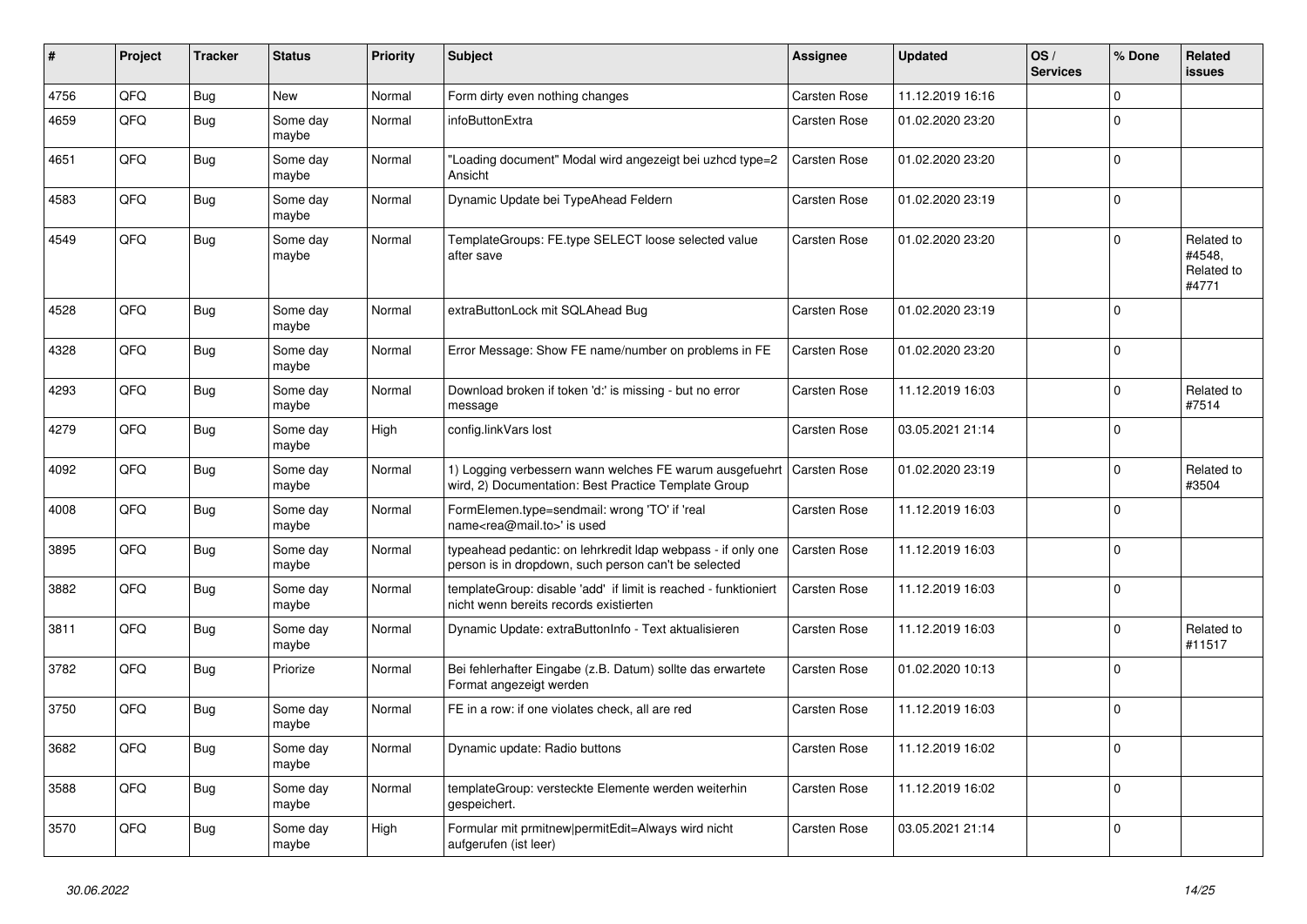| #     | Project | <b>Tracker</b> | <b>Status</b>              | <b>Priority</b> | <b>Subject</b>                                                                                                                | Assignee     | <b>Updated</b>   | OS/<br><b>Services</b> | % Done      | Related<br>issues                                                      |
|-------|---------|----------------|----------------------------|-----------------|-------------------------------------------------------------------------------------------------------------------------------|--------------|------------------|------------------------|-------------|------------------------------------------------------------------------|
| 3547  | QFQ     | <b>Bug</b>     | New                        | Normal          | FE of type 'note' causes writing of empty fields.                                                                             | Carsten Rose | 01.02.2020 23:21 |                        | $\Omega$    |                                                                        |
| 3349  | QFQ     | Bug            | Some day<br>maybe          | Normal          | config.qfq.ini: a) vertraegt keine '=' im Value (z.B. Passwort),<br>b) Values sollten in ticks einschliessbar sein (spaces, ) | Carsten Rose | 11.12.2019 16:02 |                        | $\Omega$    |                                                                        |
| 3130  | QFQ     | <b>Bug</b>     | Some day<br>maybe          | Normal          | Debug Info's nicht korrekt nach 'New > Save'.                                                                                 | Carsten Rose | 11.12.2019 16:03 |                        | $\Omega$    | Related to<br>#3253                                                    |
| 3109  | QFQ     | Bug            | Some day<br>maybe          | High            | RealUrl: Links werden nicht korrekt gerendert                                                                                 | Carsten Rose | 03.05.2021 21:14 |                        | $\Omega$    |                                                                        |
| 3061  | QFQ     | <b>Bug</b>     | Some day<br>maybe          | High            | winstitute: mysql connection durcheinander - nmhp17<br>(ag7)/QFQ arbeitet mit DB/Tabellen von biostat.                        | Carsten Rose | 03.05.2021 21:14 |                        | $\Omega$    |                                                                        |
| 2643  | QFQ     | <b>Bug</b>     | Some day<br>maybe          | Normal          | Zend / PHP Webinars anschauen                                                                                                 | Carsten Rose | 01.02.2020 15:56 |                        | $\mathbf 0$ |                                                                        |
| 14371 | QFQ     | Feature        | Priorize                   | Normal          | LDAP via REPORT                                                                                                               | Carsten Rose | 19.06.2022 16:37 |                        | $\mathbf 0$ |                                                                        |
| 14290 | QFQ     | Feature        | Priorize                   | Normal          | FormEditor: Show Table Definition                                                                                             | Carsten Rose | 19.06.2022 16:37 |                        | $\mathbf 0$ |                                                                        |
| 14187 | QFQ     | Feature        | New                        | High            | qfq.log: show current URL                                                                                                     | Carsten Rose | 28.05.2022 11:02 |                        | $\mathbf 0$ | Related to<br>#13933,<br>Related to<br>#12532,<br>Related to<br>#11893 |
| 14090 | QFQ     | Feature        | <b>New</b>                 | Normal          | Nützliche _script funktionen                                                                                                  | Carsten Rose | 28.05.2022 11:03 |                        | $\Omega$    |                                                                        |
| 13843 | QFQ     | Feature        | New                        | Normal          | Create JWT via QFQ                                                                                                            | Carsten Rose | 19.03.2022 17:42 |                        | $\mathbf 0$ |                                                                        |
| 13841 | QFQ     | Feature        | New                        | Normal          | Create PDF via iText - evaluate                                                                                               | Carsten Rose | 19.03.2022 17:42 |                        | $\Omega$    |                                                                        |
| 13700 | QFQ     | Feature        | New                        | Normal          | Redesign qfq.io Seite                                                                                                         | Carsten Rose | 19.03.2022 17:43 |                        | $\mathbf 0$ |                                                                        |
| 13566 | QFQ     | Feature        | Ready to sync<br>(develop) | Normal          | Delete config-example.qfq.php file                                                                                            | Carsten Rose | 23.12.2021 09:25 |                        | $\Omega$    |                                                                        |
| 13467 | QFQ     | Feature        | New                        | Normal          | ChangeLog Generator                                                                                                           | Carsten Rose | 19.03.2022 17:46 |                        | $\Omega$    | Related to<br>#11460                                                   |
| 13354 | QFQ     | Feature        | <b>New</b>                 | Normal          | Using Websocket in QFQ                                                                                                        | Carsten Rose | 10.11.2021 15:47 |                        | $\mathbf 0$ |                                                                        |
| 12679 | QFQ     | Feature        | New                        | Normal          | tablesorter: custom column width                                                                                              | Carsten Rose | 16.06.2021 11:10 |                        | $\mathbf 0$ |                                                                        |
| 12664 | QFQ     | Feature        | New                        | Normal          | TinyMCE: report/remove malicous HTML/JS Code                                                                                  | Carsten Rose | 19.03.2022 17:47 |                        | $\Omega$    | Related to<br>#14320                                                   |
| 12611 | QFQ     | Feature        | Some day<br>maybe          | Normal          | Refactoring: Bootstrap with Lazy Loading                                                                                      | Carsten Rose | 08.06.2022 10:37 |                        | $\Omega$    | Related to<br>#12490,<br>Related to<br>#10013,<br>Related to<br>#7732  |
| 12603 | QFQ     | Feature        | New                        | Normal          | Dropdown (Select), Radio, checkbox:<br>itemListAlways={{!SELECT key, value}}                                                  | Carsten Rose | 19.03.2022 17:47 |                        | 0           |                                                                        |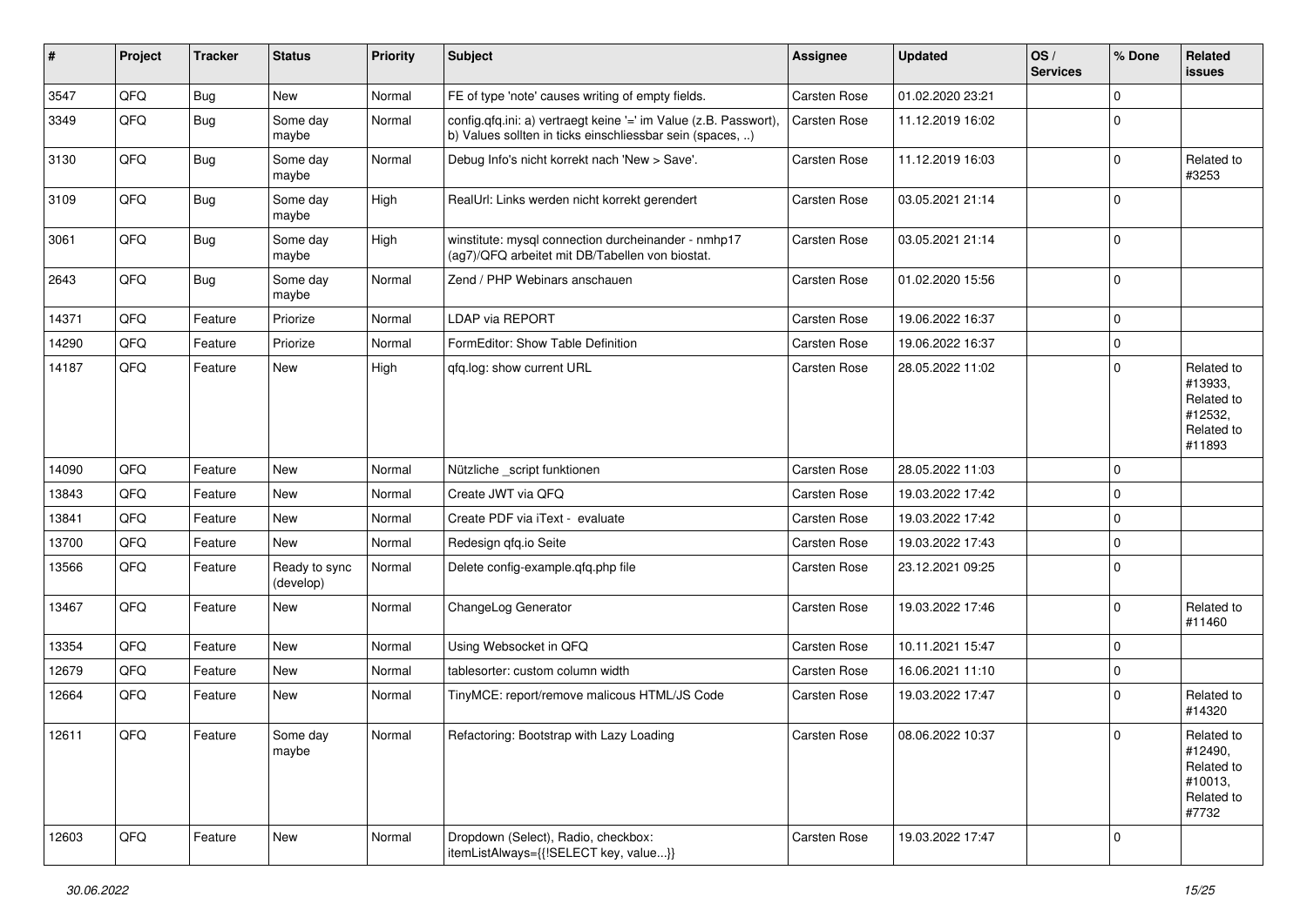| #     | Project | <b>Tracker</b> | <b>Status</b>     | <b>Priority</b> | <b>Subject</b>                                                                                                                        | <b>Assignee</b>     | <b>Updated</b>   | OS/<br><b>Services</b> | % Done         | Related<br>issues                             |
|-------|---------|----------------|-------------------|-----------------|---------------------------------------------------------------------------------------------------------------------------------------|---------------------|------------------|------------------------|----------------|-----------------------------------------------|
| 12544 | QFQ     | Feature        | New               | High            | a) ' AS _link' new also as ' AS _format', b) sortierung via<br>'display: none;', c) '_format' benoeitgt nicht zwingend<br>u/U/p/m/z/d | <b>Carsten Rose</b> | 14.12.2021 16:03 |                        | $\Omega$       |                                               |
| 12532 | QFQ     | Feature        | <b>New</b>        | High            | SIP-Parameter bei Seitenaufruf in Browser-Console<br>anzeigen                                                                         | <b>Carsten Rose</b> | 07.12.2021 17:19 |                        | $\Omega$       | Related to<br>#11893,<br>Related to<br>#14187 |
| 12504 | QFQ     | Feature        | Priorize          | Normal          | sql.log: report fe.id                                                                                                                 | <b>Carsten Rose</b> | 05.05.2021 22:09 |                        | $\mathbf 0$    |                                               |
| 12503 | QFQ     | Feature        | Priorize          | Normal          | Detect dangerous UPDATE statement with missing WHERE                                                                                  | <b>Carsten Rose</b> | 05.05.2021 22:09 |                        | $\Omega$       |                                               |
| 12480 | QFQ     | Feature        | <b>New</b>        | Normal          | If QFQ upgrade is running, block further request                                                                                      | Carsten Rose        | 03.05.2021 20:45 |                        | $\Omega$       |                                               |
| 12477 | QFQ     | Feature        | New               | Normal          | Support for refactoring: Form, FormElement, diverse<br>Tabellen/Spalten, tt-content Records                                           | Carsten Rose        | 03.05.2021 20:45 |                        | $\overline{0}$ |                                               |
| 12474 | QFQ     | Feature        | <b>New</b>        | Normal          | Check BaseConfigURL if it is given and the the last char is '/'                                                                       | Carsten Rose        | 03.05.2021 20:45 |                        | $\Omega$       |                                               |
| 12465 | QFQ     | Feature        | New               | Normal          | QFQ Function: use in FE to fill StoreRecord                                                                                           | <b>Carsten Rose</b> | 05.05.2021 21:58 |                        | $\Omega$       |                                               |
| 12452 | QFQ     | Feature        | Priorize          | Normal          | BaseURL: alsways with '/' at the end                                                                                                  | Carsten Rose        | 19.06.2022 13:45 |                        | $\Omega$       | Related to<br>#10782                          |
| 12439 | QFQ     | Feature        | In Progress       | Normal          | TinyMCE Paste from Word & Character Count/Limit                                                                                       | <b>Carsten Rose</b> | 05.05.2021 22:15 |                        | $\Omega$       |                                               |
| 12413 | QFQ     | Feature        | <b>New</b>        | Normal          | STORE TYPO3: enhance for {{be users.email:T}},<br>{{fe users.email:T}}                                                                | Carsten Rose        | 03.05.2021 20:45 |                        | $\Omega$       | Related to<br>#12412,<br>Related to<br>#10012 |
| 12412 | QFQ     | Feature        | New               | Normal          | Action/Escape qualifier 'e' (empty), '0': if given, an empty<br>string (or '0') will be treated as 'not found'                        | <b>Carsten Rose</b> | 08.05.2021 09:40 |                        | $\Omega$       | Related to<br>#12413,<br>Related to<br>#10012 |
| 12400 | QFQ     | Feature        | New               | Normal          | Tutorial ist in QFQ Doku, Wird in der Suche gefunden, es<br>gibt aber kein Menupunkt - Inhalt ueberpruefen                            | Carsten Rose        | 03.05.2021 20:45 |                        | 0              |                                               |
| 12337 | QFQ     | Feature        | Some day<br>maybe | Normal          | Database.php: better caching                                                                                                          | <b>Carsten Rose</b> | 16.09.2021 15:10 |                        | $\Omega$       |                                               |
| 12330 | QFQ     | Feature        | <b>New</b>        | Normal          | Copy to input field / text area / TinyMCE                                                                                             | Carsten Rose        | 07.04.2021 09:01 |                        | $\Omega$       |                                               |
| 12315 | QFQ     | Feature        | Some day<br>maybe | Normal          | Form History (Diffs) / Backups                                                                                                        | <b>Carsten Rose</b> | 16.09.2021 15:10 |                        | $\Omega$       |                                               |
| 12269 | QFQ     | Feature        | <b>New</b>        | Normal          | 2FA - Login                                                                                                                           | <b>Carsten Rose</b> | 03.05.2021 20:45 |                        | $\overline{0}$ |                                               |
| 12186 | QFQ     | Feature        | <b>New</b>        | High            | TinyMCE Config für Objekte                                                                                                            | <b>Carsten Rose</b> | 07.12.2021 17:19 |                        | $\Omega$       | <b>Blocks</b><br>#12632                       |
| 12163 | QFQ     | Feature        | <b>New</b>        | Normal          | Checkbox: table wrap                                                                                                                  | <b>Carsten Rose</b> | 03.05.2021 20:51 |                        | $\mathbf 0$    |                                               |
| 12162 | QFQ     | Feature        | <b>New</b>        | Normal          | FE.type=sendmail: personalized mailing (several mails) via<br>template                                                                | <b>Carsten Rose</b> | 03.05.2021 20:45 |                        | $\Omega$       |                                               |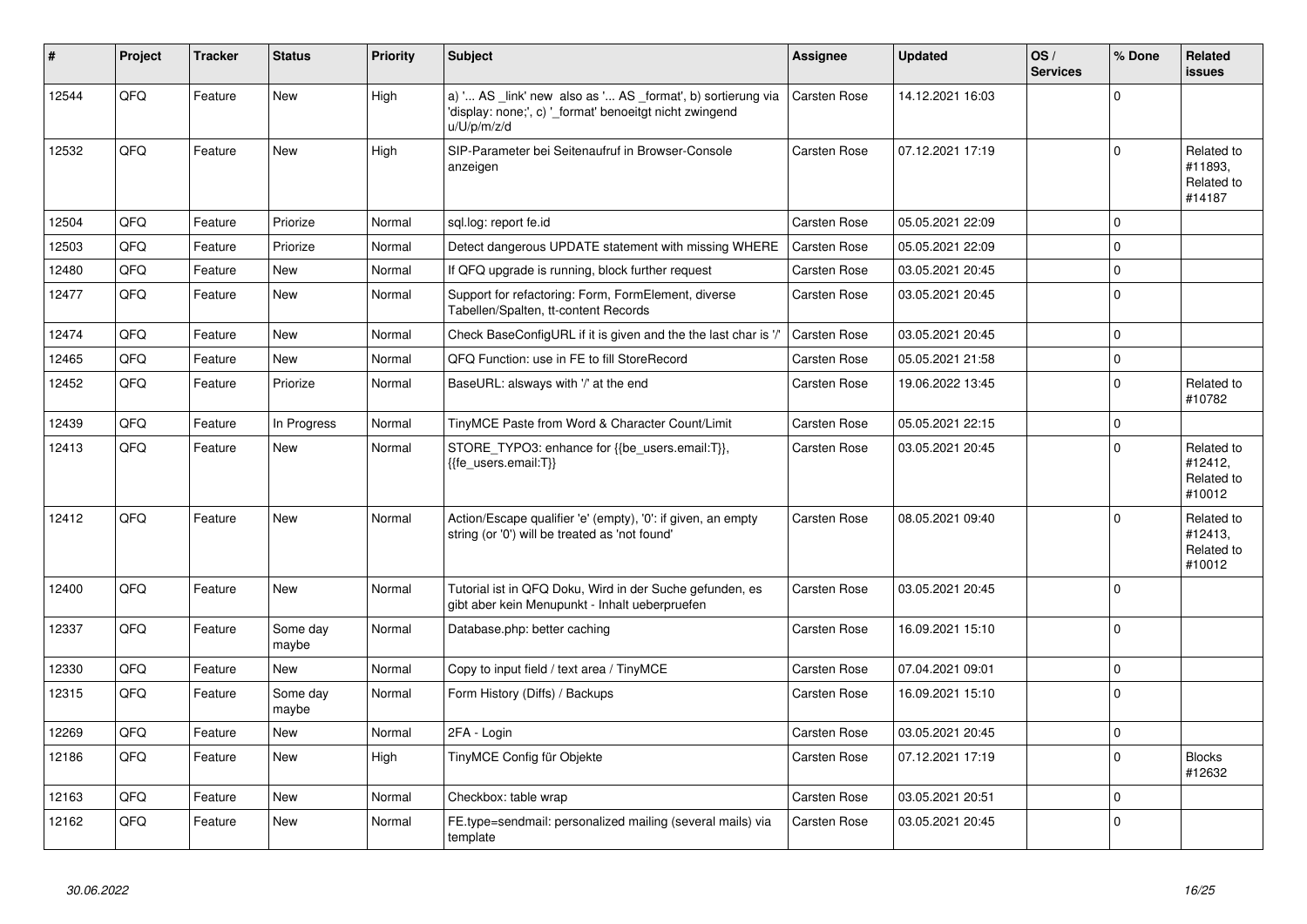| #     | Project | <b>Tracker</b> | <b>Status</b>     | <b>Priority</b> | <b>Subject</b>                                                                                       | <b>Assignee</b>                                        | <b>Updated</b>   | OS/<br><b>Services</b> | % Done      | Related<br>issues                             |                      |
|-------|---------|----------------|-------------------|-----------------|------------------------------------------------------------------------------------------------------|--------------------------------------------------------|------------------|------------------------|-------------|-----------------------------------------------|----------------------|
| 12146 | QFQ     | Feature        | <b>New</b>        | Normal          | Autocron Job: Anzeigen wann der naechste Job ausgefuehrt<br>wird, resp das er nicht ausgefuehrt wird | <b>Carsten Rose</b>                                    | 15.03.2021 15:23 |                        | $\mathbf 0$ |                                               |                      |
| 12119 | QFQ     | Feature        | New               | Normal          | AS paged: error message missing if there ist no 'r' argument.                                        | <b>Carsten Rose</b>                                    | 03.05.2021 20:51 |                        | $\mathbf 0$ |                                               |                      |
| 12109 | QFQ     | Feature        | New               | Normal          | Donwload Link: Plain, SIP, Persistent Link, Peristent SIP -<br>new notation                          | Carsten Rose                                           | 03.05.2021 20:45 |                        | $\Omega$    | Related to<br>#12085                          |                      |
| 12024 | QFQ     | Feature        | New               | Normal          | Excel Export: text columns by default decode<br>htmlspeciachar()                                     | Carsten Rose                                           | 17.02.2021 23:55 |                        | $\mathbf 0$ | Related to<br>#12022                          |                      |
| 12023 | QFQ     | Feature        | New               | Normal          | MySQL Stored Precdure: QDECODESPECIALCHAR()                                                          | Carsten Rose                                           | 16.02.2021 11:16 |                        | $\Omega$    | Related to<br>#12022                          |                      |
| 11980 | QFQ     | Feature        | In Progress       | Normal          | protected verzeichnis MUSS geschützt werden                                                          | Carsten Rose                                           | 07.09.2021 13:30 |                        | $\mathbf 0$ |                                               |                      |
| 11955 | QFQ     | Feature        | New               | Normal          | subrecord: new title option to set <th> attributes - e.g. to<br/>customize tablesorter options.</th> | attributes - e.g. to<br>customize tablesorter options. | Carsten Rose     | 03.05.2021 20:47       |             | $\Omega$                                      | Related to<br>#11775 |
| 11893 | QFQ     | Feature        | <b>New</b>        | High            | Broken SIP: a) only report one time, b) only report in main<br>column                                | Carsten Rose                                           | 12.05.2021 12:13 |                        | $\mathbf 0$ | Related to<br>#12532,<br>Related to<br>#14187 |                      |
| 11775 | QFQ     | Feature        | New               | Normal          | Subrecord Tooltip pro Feld                                                                           | Carsten Rose                                           | 18.12.2020 15:22 |                        | $\mathbf 0$ | Related to<br>#11955                          |                      |
| 11747 | QFQ     | Feature        | New               | Normal          | Maintenance Page with Redirect                                                                       | Carsten Rose                                           | 03.05.2021 20:47 |                        | $\mathbf 0$ | Related to<br>#11741                          |                      |
| 11702 | QFQ     | Feature        | New               | Normal          | HTML Special Char makes no sense for 'allbut' if '&' is<br>forbidden                                 | Carsten Rose                                           | 07.12.2021 16:35 |                        | $\mathbf 0$ | Related to<br>#5112,<br>Related to<br>#14320  |                      |
| 11523 | QFQ     | Feature        | New               | Normal          | Mit dynamic Update erkennen, ob Upload gemacht wurde                                                 | Carsten Rose                                           | 13.11.2020 15:07 |                        | $\Omega$    | Related to<br>#9533                           |                      |
| 11516 | QFQ     | Feature        | New               | Normal          | Multi Page Form (Previous/Next Buttons)                                                              | Carsten Rose                                           | 16.03.2021 17:52 |                        | $\mathbf 0$ |                                               |                      |
| 11504 | QFQ     | Feature        | New               | Normal          | Dynamic Update: Button text update for 'Save',' Close' &<br>'Delete'                                 | Carsten Rose                                           | 12.11.2020 23:44 |                        | $\mathbf 0$ |                                               |                      |
| 11460 | QFQ     | Feature        | New               | Normal          | Easier creation of changelog: gitchangelog                                                           | Carsten Rose                                           | 12.06.2021 10:20 |                        | $\Omega$    | Related to<br>#13467                          |                      |
| 11323 | QFQ     | Feature        | Some day<br>maybe | Normal          | Report Frontend Editor Modal + Codemirror                                                            | Carsten Rose                                           | 16.09.2021 15:10 |                        | $\mathbf 0$ | Related to<br>#11036                          |                      |
| 11322 | QFG     | Feature        | Some day<br>maybe | Normal          | Form Element JSON - (multiline parameter field)                                                      | Carsten Rose                                           | 16.09.2021 15:10 |                        | $\mathbf 0$ |                                               |                      |
| 11320 | QFQ     | Feature        | Priorize          | Normal          | Typo3 Version 10 support                                                                             | Carsten Rose                                           | 05.05.2021 22:09 |                        | $\mathbf 0$ |                                               |                      |
| 11217 | QFQ     | Feature        | Some day<br>maybe | Normal          | <b>Extend Script Functionality</b>                                                                   | Carsten Rose                                           | 16.09.2021 15:10 |                        | $\mathbf 0$ |                                               |                      |
| 11080 | QFG     | Feature        | New               | Normal          | Send MQTT messages                                                                                   | Carsten Rose                                           | 29.08.2020 19:49 |                        | $\mathbf 0$ |                                               |                      |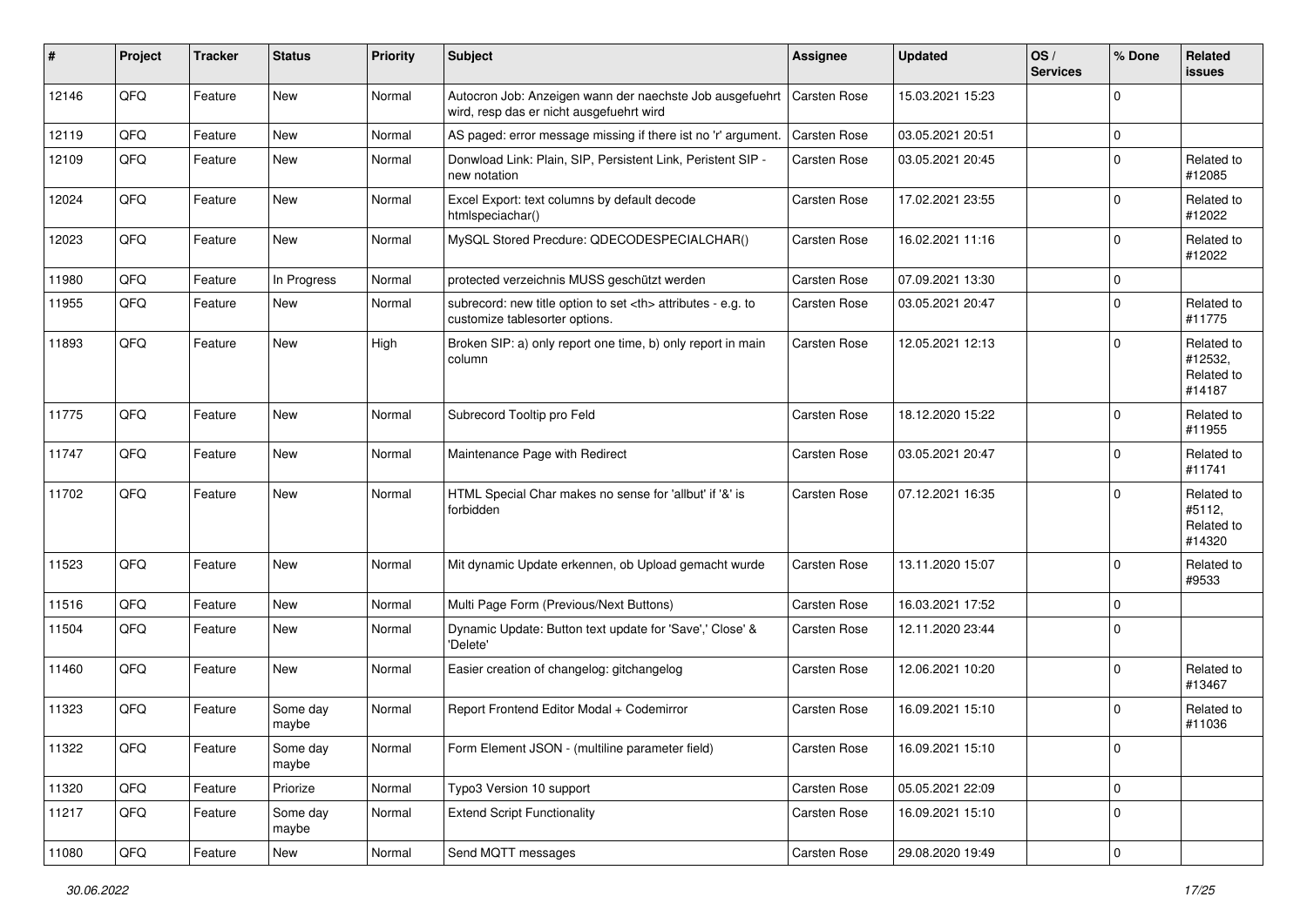| #     | Project | <b>Tracker</b> | <b>Status</b>     | <b>Priority</b> | <b>Subject</b>                                                                           | Assignee     | <b>Updated</b>   | OS/<br><b>Services</b> | % Done      | Related<br><b>issues</b>                                               |
|-------|---------|----------------|-------------------|-----------------|------------------------------------------------------------------------------------------|--------------|------------------|------------------------|-------------|------------------------------------------------------------------------|
| 11076 | QFQ     | Feature        | In Progress       | Normal          | SELECT  AS _websocket                                                                    | Carsten Rose | 30.08.2020 17:49 |                        | $\mathbf 0$ |                                                                        |
| 11036 | QFQ     | Feature        | Some day<br>maybe | Normal          | inline report editor permissions                                                         | Carsten Rose | 16.09.2021 15:09 |                        | $\Omega$    | Related to<br>#11323                                                   |
| 10996 | QFQ     | Feature        | <b>New</b>        | Normal          | Download video via sip: no seek                                                          | Carsten Rose | 12.08.2020 14:18 |                        | $\mathbf 0$ |                                                                        |
| 10979 | QFQ     | Feature        | <b>New</b>        | Normal          | Ajax Calls an API - dataReport                                                           | Carsten Rose | 11.05.2022 12:15 |                        | $\Omega$    |                                                                        |
| 10976 | QFQ     | Feature        | New               | Normal          | Excel Export Verbesserungen                                                              | Carsten Rose | 06.08.2020 10:56 |                        | $\mathbf 0$ |                                                                        |
| 10819 | QFQ     | Feature        | <b>New</b>        | Normal          | Persistent SIP - second try                                                              | Carsten Rose | 29.06.2020 23:02 |                        | $\mathbf 0$ | Related to<br>#6261                                                    |
| 10745 | QFQ     | Feature        | Some day<br>maybe | Normal          | <b>Tablesorter Excel Export</b>                                                          | Carsten Rose | 16.09.2021 15:09 |                        | $\mathbf 0$ |                                                                        |
| 10716 | QFQ     | Feature        | Some day<br>maybe | Normal          | Business Logic mit Externen Skripten                                                     | Carsten Rose | 16.09.2021 15:10 |                        | $\Omega$    | Related to<br>#10713,<br>Related to<br>#8217                           |
| 10714 | QFQ     | Feature        | <b>New</b>        | Normal          | multi Table Form                                                                         | Carsten Rose | 16.03.2021 18:44 |                        | $\mathbf 0$ |                                                                        |
| 10593 | QFQ     | Feature        | <b>New</b>        | Normal          | label2: text behind input element                                                        | Carsten Rose | 16.05.2020 10:57 |                        | $\Omega$    |                                                                        |
| 10443 | QFQ     | Feature        | In Progress       | Normal          | Konzept_api / _live                                                                      | Carsten Rose | 07.05.2020 09:39 |                        | $\mathbf 0$ |                                                                        |
| 10119 | QFQ     | Feature        | <b>New</b>        | Normal          | Dropdown (selectlist) & TypeAhead: format and catagorize<br>list                         | Carsten Rose | 07.05.2020 09:36 |                        | $\Omega$    |                                                                        |
| 10116 | QFQ     | Feature        | Some day<br>maybe | Normal          | TypeAhead: Tag - show inside 'input' element                                             | Carsten Rose | 16.09.2021 15:09 |                        | $\mathbf 0$ |                                                                        |
| 10095 | QFQ     | Feature        | Some day<br>maybe | Normal          | Generic Gitlab Integration into QFQ                                                      | Carsten Rose | 16.09.2021 15:10 |                        | $\Omega$    |                                                                        |
| 10080 | QFQ     | Feature        | New               | Normal          | Popup on 'save' / 'close': configure dialog (answer<br>yes/no/cancle/)                   | Carsten Rose | 28.03.2021 20:52 |                        | $\mathbf 0$ | Is duplicate<br>of #12262                                              |
| 10015 | QFQ     | Feature        | Priorize          | Normal          | Monospace in Textarea                                                                    | Carsten Rose | 03.02.2020 13:40 |                        | $\mathbf 0$ |                                                                        |
| 10014 | QFQ     | Feature        | <b>New</b>        | Normal          | Manual.rst: describe behaviour and process order of<br>fillStoreVar, slaveId, sqlBefore, | Carsten Rose | 01.02.2020 22:31 |                        | $\Omega$    |                                                                        |
| 10013 | QFQ     | Feature        | Some day<br>maybe | Normal          | FE.typ=editor: CodeMirror                                                                | Carsten Rose | 08.06.2022 10:37 |                        | $\Omega$    | Related to<br>#12611,<br>Related to<br>#12490,<br>Related to<br>#7732  |
| 10012 | QFQ     | Feature        | Priorize          | Normal          | redirectAllMailTo: {{beEmail:T}}                                                         | Carsten Rose | 08.05.2021 09:54 |                        | $\mathbf 0$ | Related to<br>#12412,<br>Related to<br>#12413,<br>Related to<br>#10011 |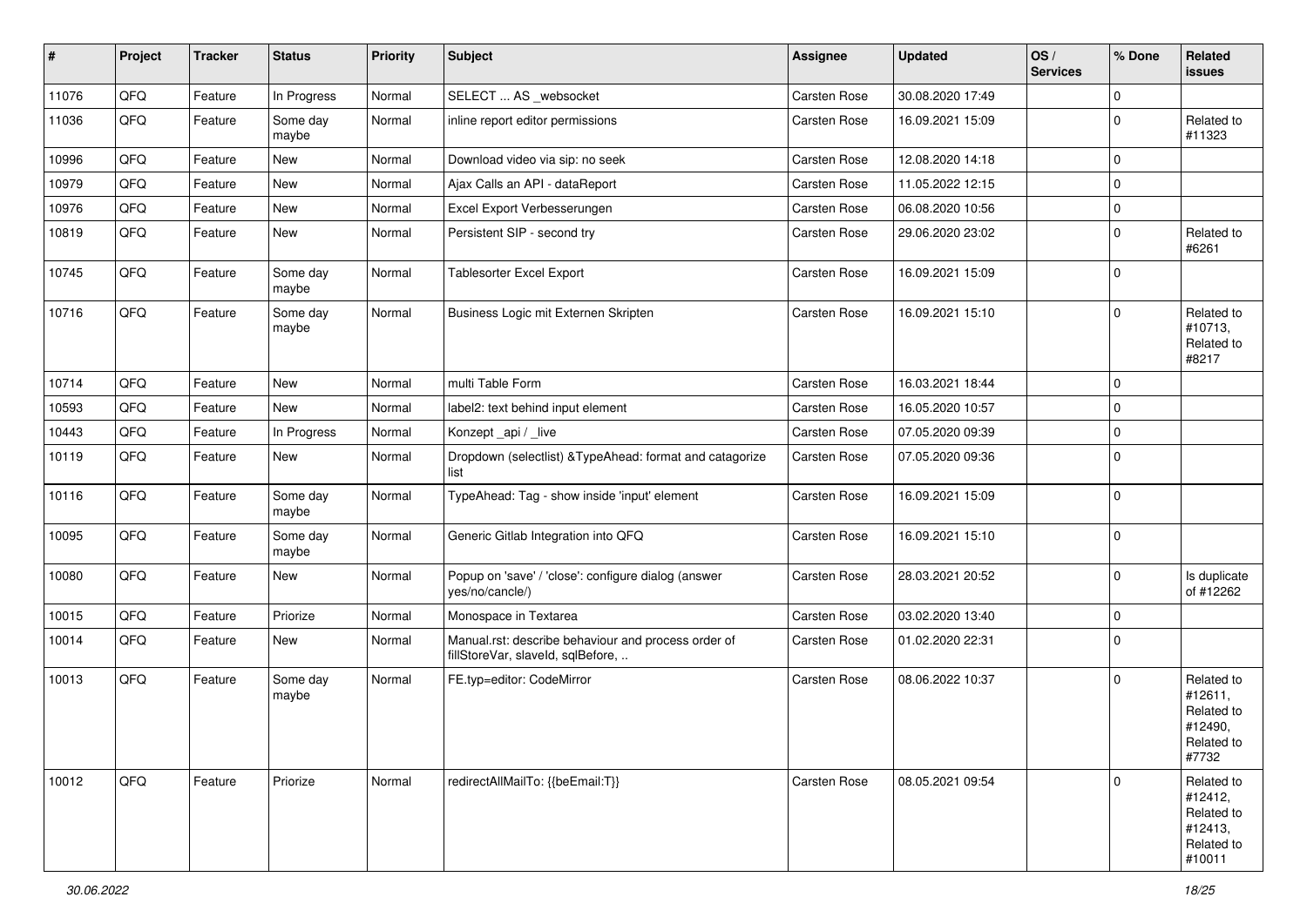| #     | Project        | <b>Tracker</b> | <b>Status</b>     | <b>Priority</b> | <b>Subject</b>                                                                                                                        | Assignee            | <b>Updated</b>   | OS/<br><b>Services</b> | % Done      | Related<br>issues                                                    |
|-------|----------------|----------------|-------------------|-----------------|---------------------------------------------------------------------------------------------------------------------------------------|---------------------|------------------|------------------------|-------------|----------------------------------------------------------------------|
| 10011 | QFQ            | Feature        | Priorize          | Normal          | Offer new STORE_TYPO3 Variable 'beUser', 'beEmail'                                                                                    | Carsten Rose        | 08.05.2021 09:51 |                        | $\Omega$    | Related to<br>#10012,<br>Related to<br>#12511                        |
| 10005 | QFQ            | Feature        | Priorize          | Normal          | Report / special column name:  AS calendar                                                                                            | Carsten Rose        | 03.06.2020 17:28 |                        | $\mathbf 0$ |                                                                      |
| 9983  | QFQ            | Feature        | New               | Normal          | Report Notation: new keyword 'range'                                                                                                  | Carsten Rose        | 01.02.2020 15:55 |                        | 0           |                                                                      |
| 9968  | QFQ            | Feature        | Priorize          | Normal          | Tooltip in Links for Developer                                                                                                        | Carsten Rose        | 01.02.2020 23:17 |                        | 0           |                                                                      |
| 9928  | QFQ            | Feature        | Priorize          | Normal          | SpecialColumnName: a) Deprecated: ' AS "_+tag " ', b)<br>New: ' AS "_ <tag1><tag2>"</tag2></tag1>                                     | Carsten Rose        | 01.02.2020 23:17 |                        | $\mathbf 0$ | Related to<br>#9929                                                  |
| 9927  | QFQ            | Feature        | <b>New</b>        | Normal          | QFQ Update: a) Update nur machen wenn BE User<br>eingeloggt ist., b) Bei Fehler genaue Meldung welcher<br>Updateschritt Probleme hat. | Carsten Rose        | 22.01.2020 12:59 |                        | 0           |                                                                      |
| 9900  | QFQ            | Feature        | Priorize          | Normal          | Generic API Call: tt-content record >> JSON                                                                                           | Carsten Rose        | 01.02.2020 10:13 |                        | $\mathbf 0$ |                                                                      |
| 9811  | QFQ            | Feature        | New               | Normal          | Report: tag every n'th row                                                                                                            | <b>Carsten Rose</b> | 01.02.2020 23:22 |                        | $\mathbf 0$ |                                                                      |
| 9781  | QFQ            | Feature        | <b>New</b>        | Normal          | Button: CSS class to make buttons smaller                                                                                             | Carsten Rose        | 01.02.2020 23:22 |                        | $\mathbf 0$ |                                                                      |
| 9777  | QFQ            | Feature        | New               | Normal          | Logging QFQ Variables                                                                                                                 | Carsten Rose        | 16.12.2019 17:17 |                        | $\mathbf 0$ |                                                                      |
| 9707  | QFQ            | Feature        | New               | Normal          | SIP security: encode pageId and check pageId on decode                                                                                | Carsten Rose        | 01.02.2020 23:22 |                        | 0           |                                                                      |
| 9706  | QFQ            | Feature        | New               | Normal          | Multi File Upload (hidden template group)                                                                                             | Carsten Rose        | 01.02.2020 23:22 |                        | $\mathbf 0$ | Related to<br>#7521,<br>Related to<br>#5562,<br>Related to<br>#13330 |
| 9704  | QFQ            | Feature        | Some day<br>maybe | Normal          | Thumbnails Generieren beim Splitten von PDF Files                                                                                     | Carsten Rose        | 11.12.2019 16:01 |                        | 0           |                                                                      |
| 9668  | QFQ            | Feature        | Priorize          | Normal          | Form.mode: rename 'hidden' to 'hide'                                                                                                  | Carsten Rose        | 05.05.2021 22:14 |                        | $\mathbf 0$ | Related to<br>#6437                                                  |
| 9602  | QFQ            | Feature        | New               | Normal          | Form definition as JSON                                                                                                               | Carsten Rose        | 01.02.2020 23:21 |                        | 0           | Related to<br>#9600                                                  |
| 9579  | QFQ            | Feature        | Some day<br>maybe | Normal          | Multiform with Process Row                                                                                                            | Carsten Rose        | 11.12.2019 16:01 |                        | $\Omega$    |                                                                      |
| 9537  | QFQ            | Feature        | New               | Normal          | FormEditor: Edit fieldset in FrontEnd                                                                                                 | Carsten Rose        | 01.02.2020 23:22 |                        | $\mathbf 0$ |                                                                      |
| 9394  | QFQ            | Feature        | Priorize          | Normal          | REST: allow for non numerical ids in get requests                                                                                     | Carsten Rose        | 05.05.2021 22:10 |                        | U           |                                                                      |
| 9352  | QFQ            | Feature        | New               | Normal          | FE 'Native' fire slaveld, sqlAfter, sqlIns                                                                                            | Carsten Rose        | 01.02.2020 23:22 |                        | 0           |                                                                      |
| 9348  | QFQ            | Feature        | New               | Normal          | defaultThumbnailSize: pre render thumbnails                                                                                           | Carsten Rose        | 12.06.2021 09:05 |                        | 0           |                                                                      |
| 9346  | QFQ            | Feature        | Priorize          | Normal          | beforeSave: check if an upload is given                                                                                               | Carsten Rose        | 11.06.2021 21:18 |                        | 0           |                                                                      |
| 9221  | QFQ            | Feature        | New               | Normal          | typeAhead: Zeichenlimite ausschalten                                                                                                  | Carsten Rose        | 29.06.2022 22:36 |                        | 0           |                                                                      |
| 9208  | $\mathsf{QFQ}$ | Feature        | New               | Normal          | Manage 'recent' records                                                                                                               | Carsten Rose        | 01.02.2020 23:22 |                        | 0           |                                                                      |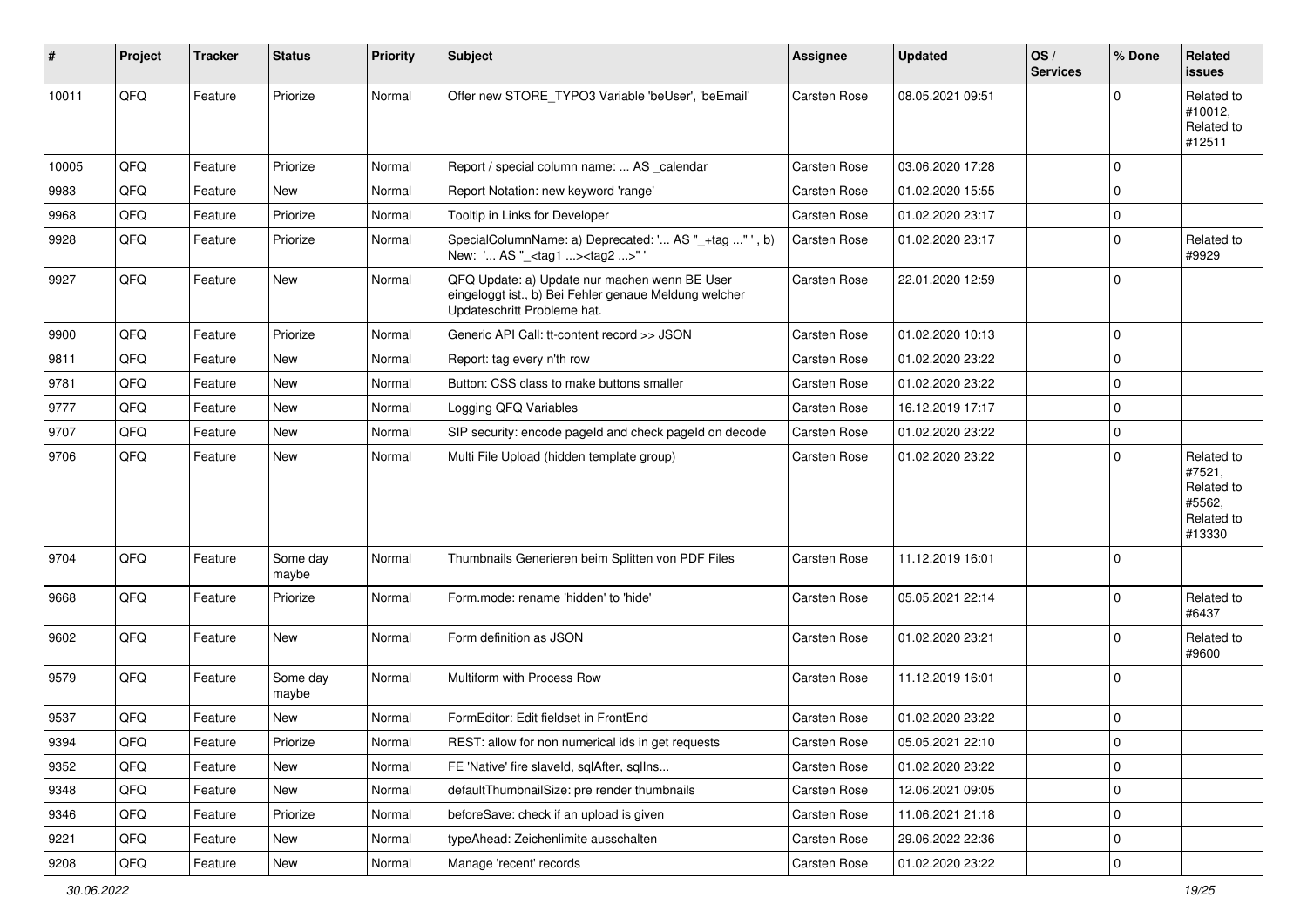| #    | Project | <b>Tracker</b> | <b>Status</b>     | <b>Priority</b> | <b>Subject</b>                                                                                         | Assignee            | <b>Updated</b>   | OS/<br><b>Services</b> | % Done      | Related<br><b>issues</b> |
|------|---------|----------------|-------------------|-----------------|--------------------------------------------------------------------------------------------------------|---------------------|------------------|------------------------|-------------|--------------------------|
| 9136 | QFQ     | Feature        | <b>New</b>        | Normal          | Create ZIP files with dynamic PDFs                                                                     | Carsten Rose        | 01.02.2020 23:22 |                        | $\Omega$    |                          |
| 9129 | QFQ     | Feature        | <b>New</b>        | Normal          | sqlValidate: Message as notification, not as error                                                     | Carsten Rose        | 01.02.2020 23:22 |                        | $\Omega$    | Related to<br>#9128      |
| 9128 | QFQ     | Feature        | <b>New</b>        | Normal          | Error Message: not replaced variables- a) replace back to<br>'{{', b) underline                        | Carsten Rose        | 01.02.2020 23:22 |                        | $\mathbf 0$ | Related to<br>#9129      |
| 8975 | QFQ     | Feature        | <b>New</b>        | Normal          | Report Notation: 2.0                                                                                   | Carsten Rose        | 01.02.2020 23:22 |                        | $\mathbf 0$ | Related to<br>#8963      |
| 8963 | QFQ     | Feature        | Priorize          | Normal          | Setting values in a store: flexible way                                                                | Carsten Rose        | 05.05.2021 22:10 |                        | $\mathbf 0$ | Related to<br>#8975      |
| 8962 | QFQ     | Feature        | <b>New</b>        | High            | allow for form fields with identical names                                                             | <b>Carsten Rose</b> | 03.05.2021 21:14 |                        | $\mathbf 0$ |                          |
| 8894 | QFQ     | Feature        | Some day<br>maybe | Normal          | Documentation Tags Usable in QFQ Application                                                           | Carsten Rose        | 11.12.2019 16:01 |                        | $\mathbf 0$ |                          |
| 8892 | QFQ     | Feature        | Some day<br>maybe | Normal          | Display and Edit SQL Comments in Form Editor                                                           | Carsten Rose        | 11.12.2019 16:01 |                        | $\pmb{0}$   |                          |
| 8806 | QFQ     | Feature        | <b>New</b>        | Normal          | SQL Function nl2br                                                                                     | Carsten Rose        | 01.02.2020 23:22 |                        | $\mathbf 0$ |                          |
| 8719 | QFQ     | Feature        | New               | Normal          | extraButtonLock: add support for 0/1                                                                   | Carsten Rose        | 01.02.2020 23:22 |                        | $\pmb{0}$   |                          |
| 8702 | QFQ     | Feature        | New               | Normal          | Load Record which is locked: missing user info                                                         | Carsten Rose        | 11.12.2019 16:16 |                        | $\mathbf 0$ | Related to<br>#9789      |
| 8586 | QFQ     | Feature        | Some day<br>maybe | Normal          | QFQ: Enhance Error message for 'record not found'                                                      | Carsten Rose        | 16.09.2021 15:10 |                        | $\mathbf 0$ |                          |
| 8585 | QFQ     | Feature        | Priorize          | Normal          | Enhance Error message for 'unknown form'                                                               | Carsten Rose        | 01.02.2020 10:13 |                        | $\pmb{0}$   |                          |
| 8584 | QFQ     | Feature        | Priorize          | Normal          | FE 'Action' - never assign to Container (except Template<br>Group)                                     | Carsten Rose        | 01.02.2020 10:13 |                        | $\mathbf 0$ |                          |
| 8520 | QFQ     | Feature        | Some day<br>maybe | Normal          | Bring QFQ to Composer                                                                                  | Carsten Rose        | 16.09.2021 15:10 |                        | $\mathbf 0$ |                          |
| 8336 | QFQ     | Feature        | New               | Normal          | Form > modified > Close New: a) Optional disable popup, b)<br>custom text, c) mode on save: close stay | <b>Carsten Rose</b> | 01.02.2020 23:22 |                        | $\mathbf 0$ | Related to<br>#8335      |
| 8277 | QFQ     | Feature        | Priorize          | Normal          | fe.parameter.default=                                                                                  | Carsten Rose        | 01.02.2020 23:17 |                        | $\mathbf 0$ | Related to<br>#8113      |
| 8217 | QFQ     | Feature        | <b>New</b>        | Normal          | if-elseif-else construct                                                                               | Carsten Rose        | 16.03.2021 18:41 |                        | $\mathbf 0$ | Related to<br>#10716     |
| 8204 | QFQ     | Feature        | Priorize          | High            | Position 'required mark'                                                                               | Carsten Rose        | 16.06.2021 13:44 |                        | $\mathbf 0$ |                          |
| 8187 | QFQ     | Feature        | New               | Normal          | Subrecord: enable/hide new button - make new/edit/delete<br>customizeable.                             | Carsten Rose        | 06.03.2021 18:44 |                        | $\mathbf 0$ | Related to<br>#11326     |
| 8101 | QFQ     | Feature        | Some day<br>maybe | Normal          | Password hash: support further hashing methods                                                         | Carsten Rose        | 16.09.2021 15:10 |                        | $\mathbf 0$ |                          |
| 8089 | QFQ     | Feature        | New               | Normal          | Copy/Paste for FormElements                                                                            | Carsten Rose        | 01.02.2020 23:22 |                        | $\mathbf 0$ |                          |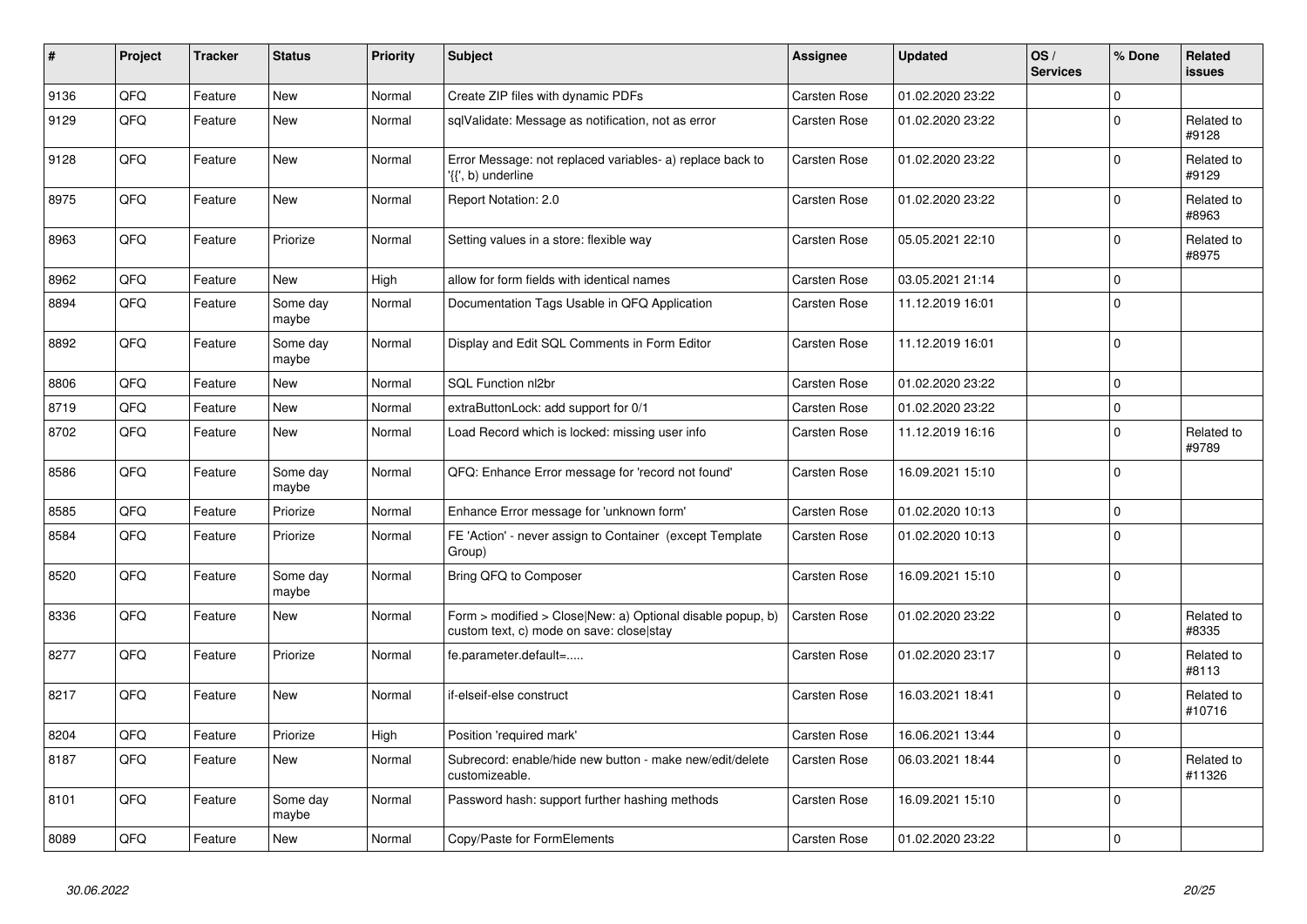| #    | Project | <b>Tracker</b> | <b>Status</b>     | <b>Priority</b> | <b>Subject</b>                                                          | Assignee            | <b>Updated</b>   | OS/<br><b>Services</b> | % Done         | Related<br><b>issues</b>                        |
|------|---------|----------------|-------------------|-----------------|-------------------------------------------------------------------------|---------------------|------------------|------------------------|----------------|-------------------------------------------------|
| 8082 | QFQ     | Feature        | Priorize          | High            | Contact form without saving record                                      | Carsten Rose        | 07.12.2021 15:20 |                        | $\Omega$       | Related to<br>#8587,<br><b>Blocks</b><br>#11850 |
| 8044 | QFG     | Feature        | Priorize          | Normal          | Transaction: a) Form, b) Report                                         | Carsten Rose        | 05.05.2021 22:14 |                        | $\mathbf 0$    | Related to<br>#8043                             |
| 8034 | QFQ     | Feature        | Priorize          | Normal          | FormElement 'data': 22.22.2222 should not be accepted                   | Carsten Rose        | 01.02.2020 10:13 |                        | $\Omega$       |                                                 |
| 7924 | QFQ     | Feature        | <b>New</b>        | Normal          | Radio/Checkbox with Tooltip                                             | <b>Carsten Rose</b> | 01.02.2020 23:22 |                        | $\mathbf 0$    |                                                 |
| 7920 | QFQ     | Feature        | <b>New</b>        | Normal          | FE: Syntax Highlight, Zeinlenumbruch                                    | <b>Carsten Rose</b> | 01.02.2020 10:03 |                        | $\Omega$       |                                                 |
| 7850 | QFQ     | Feature        | New               | High            | Upload records: non 'pathFileName' column                               | Carsten Rose        | 03.05.2021 21:14 |                        | $\mathbf 0$    |                                                 |
| 7812 | QFQ     | Feature        | <b>New</b>        | Normal          | FE 'Subrecord' - new option 'subrecordShowFilter',<br>'subrecordPaging' | <b>Carsten Rose</b> | 01.02.2020 23:22 |                        | $\Omega$       |                                                 |
| 7683 | QFQ     | Feature        | <b>New</b>        | Normal          | Special column names in '{{ SELECT  AS _link }}' should<br>be detected  | <b>Carsten Rose</b> | 01.02.2020 23:21 |                        | $\overline{0}$ |                                                 |
| 7681 | QFQ     | Feature        | <b>New</b>        | Normal          | Optional switch off 'check for modified record'                         | <b>Carsten Rose</b> | 01.02.2020 23:21 |                        | 0              |                                                 |
| 7660 | QFQ     | Feature        | <b>New</b>        | Normal          | IMAP: import mails to DB, move / delete mails                           | Carsten Rose        | 01.02.2020 09:52 |                        | $\Omega$       |                                                 |
| 7630 | QFQ     | Feature        | Priorize          | Normal          | detailed error message for simple upload                                | <b>Carsten Rose</b> | 01.02.2020 10:13 |                        | $\mathbf 0$    |                                                 |
| 7522 | QFQ     | Feature        | Priorize          | Normal          | Inserting default index.html to folder (Avoid Apache<br>Indexing)       | Carsten Rose        | 01.02.2020 10:13 |                        | $\Omega$       |                                                 |
| 7521 | QFQ     | Feature        | <b>New</b>        | Normal          | TemplateGroup: fe.type=upload                                           | Carsten Rose        | 01.02.2020 23:21 |                        | $\Omega$       | Related to<br>#9706                             |
| 7520 | QFQ     | Feature        | <b>New</b>        | Normal          | QR Code:  AS _qr ( AS _link)                                            | <b>Carsten Rose</b> | 01.02.2020 23:22 |                        | $\mathbf 0$    |                                                 |
| 7519 | QFQ     | Feature        | New               | Normal          | Select: Multi                                                           | Carsten Rose        | 01.02.2020 23:22 |                        | $\mathbf 0$    |                                                 |
| 7481 | QFQ     | Feature        | <b>New</b>        | Normal          | Detect 'BaseUrl' automatically                                          | Carsten Rose        | 01.02.2020 23:21 |                        | $\mathbf 0$    |                                                 |
| 7480 | QFQ     | Feature        | <b>New</b>        | Normal          | Record History (Undo / Redo)                                            | Carsten Rose        | 11.12.2019 16:16 |                        | $\mathbf 0$    | Related to<br>#2361                             |
| 7453 | QFQ     | Feature        | Some day<br>maybe | Normal          | import / export forms QFQ                                               | Carsten Rose        | 16.09.2021 15:10 |                        | $\Omega$       |                                                 |
| 7452 | QFQ     | Feature        | Some day<br>maybe | Normal          | automate deployment new QFQ version                                     | Carsten Rose        | 16.09.2021 15:10 |                        | $\Omega$       |                                                 |
| 7342 | QFQ     | Feature        | New               | Normal          | add content = hide_this                                                 | Carsten Rose        | 01.02.2020 23:21 |                        | $\mathbf 0$    |                                                 |
| 7336 | QFQ     | Feature        | Some day<br>maybe | Normal          | PDF Upload: disallow PDFs with specific Meta information                | Carsten Rose        | 11.12.2019 16:01 |                        | $\mathbf 0$    |                                                 |
| 7290 | QFQ     | Feature        | Priorize          | Normal          | FormEditor: title as textarea if LEN(title)>60                          | Carsten Rose        | 01.02.2020 10:13 |                        | $\mathbf 0$    | Blocked by<br>#7682                             |
| 7280 | QFQ     | Feature        | New               | Normal          | recently used table                                                     | Carsten Rose        | 01.02.2020 23:21 |                        | 0 l            |                                                 |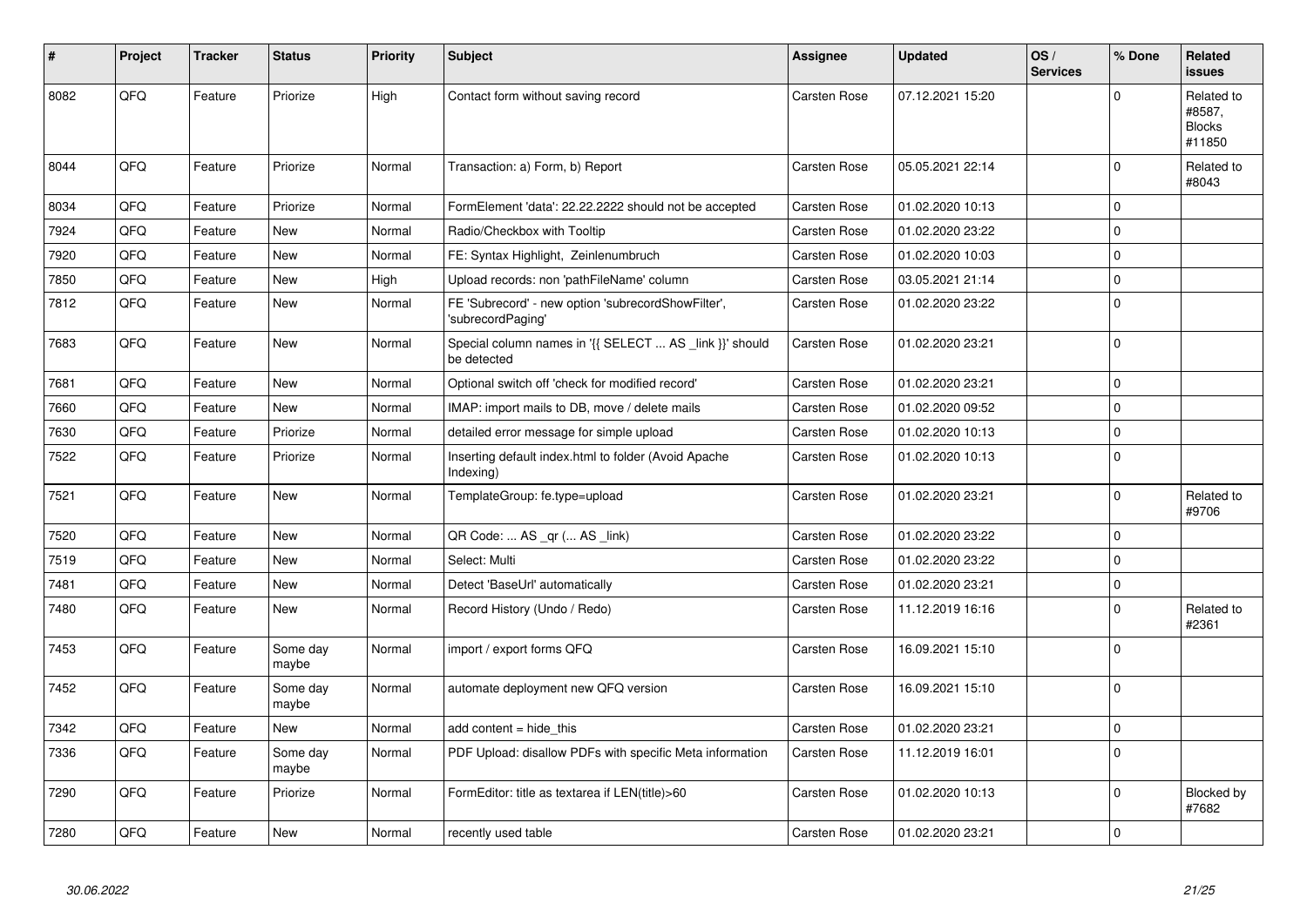| #    | Project | <b>Tracker</b> | <b>Status</b>     | <b>Priority</b> | <b>Subject</b>                                                                                                             | Assignee            | <b>Updated</b>   | OS/<br><b>Services</b> | % Done              | Related<br><b>issues</b>                    |
|------|---------|----------------|-------------------|-----------------|----------------------------------------------------------------------------------------------------------------------------|---------------------|------------------|------------------------|---------------------|---------------------------------------------|
| 7239 | QFQ     | Feature        | <b>New</b>        | Normal          | TinyMCE: html tag whitelist                                                                                                | <b>Carsten Rose</b> | 01.02.2020 23:21 |                        | $\Omega$            | Related to<br>#14320                        |
| 7217 | QFQ     | Feature        | Priorize          | Normal          | Download: notice User if ` sip=?` is missing                                                                               | Carsten Rose        | 01.02.2020 10:13 |                        | $\mathbf 0$         |                                             |
| 7175 | QFQ     | Feature        | <b>New</b>        | Normal          | Upload: md5 hash as filename                                                                                               | <b>Carsten Rose</b> | 01.02.2020 23:21 |                        | $\mathbf 0$         |                                             |
| 7119 | QFQ     | Feature        | <b>New</b>        | Normal          | Upload: scaleDownWidth, scaleDownHeight                                                                                    | Carsten Rose        | 01.02.2020 23:21 |                        | $\mathbf 0$         |                                             |
| 7109 | QFQ     | Feature        | <b>New</b>        | Normal          | Dynamic Updates: row/element hide                                                                                          | Carsten Rose        | 01.02.2020 23:22 |                        | $\mathbf 0$         | Has<br>duplicate<br>#4081                   |
| 7107 | QFQ     | Feature        | Some day<br>maybe | Normal          | Showcase Registration Tool: Anmeldung / Administration :<br>Liste Anmeldungen / Emaileinaldung                             | Carsten Rose        | 11.12.2019 16:01 |                        | $\mathbf 0$         |                                             |
| 7102 | QFQ     | Feature        | New               | Normal          | Comment sign in report: '#' and '--'                                                                                       | Carsten Rose        | 01.02.2020 23:21 |                        | $\mathbf 0$         |                                             |
| 7099 | QFQ     | Feature        | New               | Normal          | Redesign FormEditor                                                                                                        | <b>Carsten Rose</b> | 01.02.2020 23:21 |                        | $\pmb{0}$           |                                             |
| 6998 | QFQ     | Feature        | Priorize          | Normal          | Form: with debug=on show column information as tooltip of<br>column label                                                  | Carsten Rose        | 01.02.2020 10:13 |                        | $\mathbf 0$         |                                             |
| 6855 | QFQ     | Feature        | <b>New</b>        | Normal          | With {{feUser:U}}!={{feUser:T}}: Save / Delete: only possible<br>with {{feUserSave:U}}='yes' and '{{feUserDelete:U}}='yes' | <b>Carsten Rose</b> | 01.02.2020 23:21 |                        | $\mathbf 0$         |                                             |
| 6765 | QFQ     | Feature        | <b>New</b>        | Normal          | Moeglichkeit via QFQ eigene Logs zu schreiben                                                                              | Carsten Rose        | 01.02.2020 23:21 |                        | $\Omega$            |                                             |
| 6723 | QFQ     | Feature        | <b>New</b>        | Normal          | Report QFQ Installation and Version                                                                                        | Carsten Rose        | 12.06.2021 09:07 |                        | $\mathbf 0$         |                                             |
| 6715 | QFQ     | Feature        | Some day<br>maybe | Normal          | Code-Refactoring: dbArray vereinheitlichen                                                                                 | <b>Carsten Rose</b> | 11.12.2019 16:02 |                        | $\mathbf 0$         |                                             |
| 6602 | QFQ     | Feature        | <b>New</b>        | Normal          | Formlet: in Report auf Mausklick ein mini-form oeffnen                                                                     | Carsten Rose        | 11.12.2019 16:16 |                        | $\mathbf 0$         |                                             |
| 6594 | QFQ     | Feature        | New               | Normal          | Excel: on download, check if there is a valid sip                                                                          | Carsten Rose        | 01.02.2020 23:21 |                        | $\mathbf 0$         |                                             |
| 6437 | QFQ     | Feature        | <b>New</b>        | Normal          | Neuer Mode Button bei FormElementen                                                                                        | <b>Carsten Rose</b> | 01.02.2020 23:21 |                        | $\Omega$            | Related to<br>#9668.<br>Blocked by<br>#9678 |
| 6292 | QFQ     | Feature        | <b>New</b>        | Normal          | Download: File speichern mit Hash aber original Filename in<br>der Datenbank vermerken fuer Downloads                      | <b>Carsten Rose</b> | 01.02.2020 23:21 |                        | $\mathbf 0$         |                                             |
| 6289 | QFQ     | Feature        | <b>New</b>        | Normal          | Form: Log                                                                                                                  | Carsten Rose        | 01.02.2020 23:21 |                        | $\mathsf{O}\xspace$ |                                             |
| 6261 | QFQ     | Feature        | <b>New</b>        | Normal          | Persistent SIP                                                                                                             | Carsten Rose        | 12.06.2021 09:07 |                        | $\mathbf 0$         | Related to<br>#10819                        |
| 6250 | QFQ     | Feature        | In Progress       | Normal          | Enhance layout: a) Subrecord, b) Subrecord-Title                                                                           | Carsten Rose        | 01.02.2020 23:22 |                        | $\mathbf 0$         | Related to<br>#5391                         |
| 5983 | QFQ     | Feature        | Some day<br>maybe | Normal          | Form Submit (save & update): normalize date/-time FE                                                                       | Carsten Rose        | 01.02.2020 23:19 |                        | $\mathbf 0$         |                                             |
| 5942 | QFQ     | Feature        | Priorize          | Normal          | 'L' and 'type': append to links, generate via '_link' by using 'u:'                                                        | <b>Carsten Rose</b> | 01.02.2020 10:13 |                        | $\Omega$            |                                             |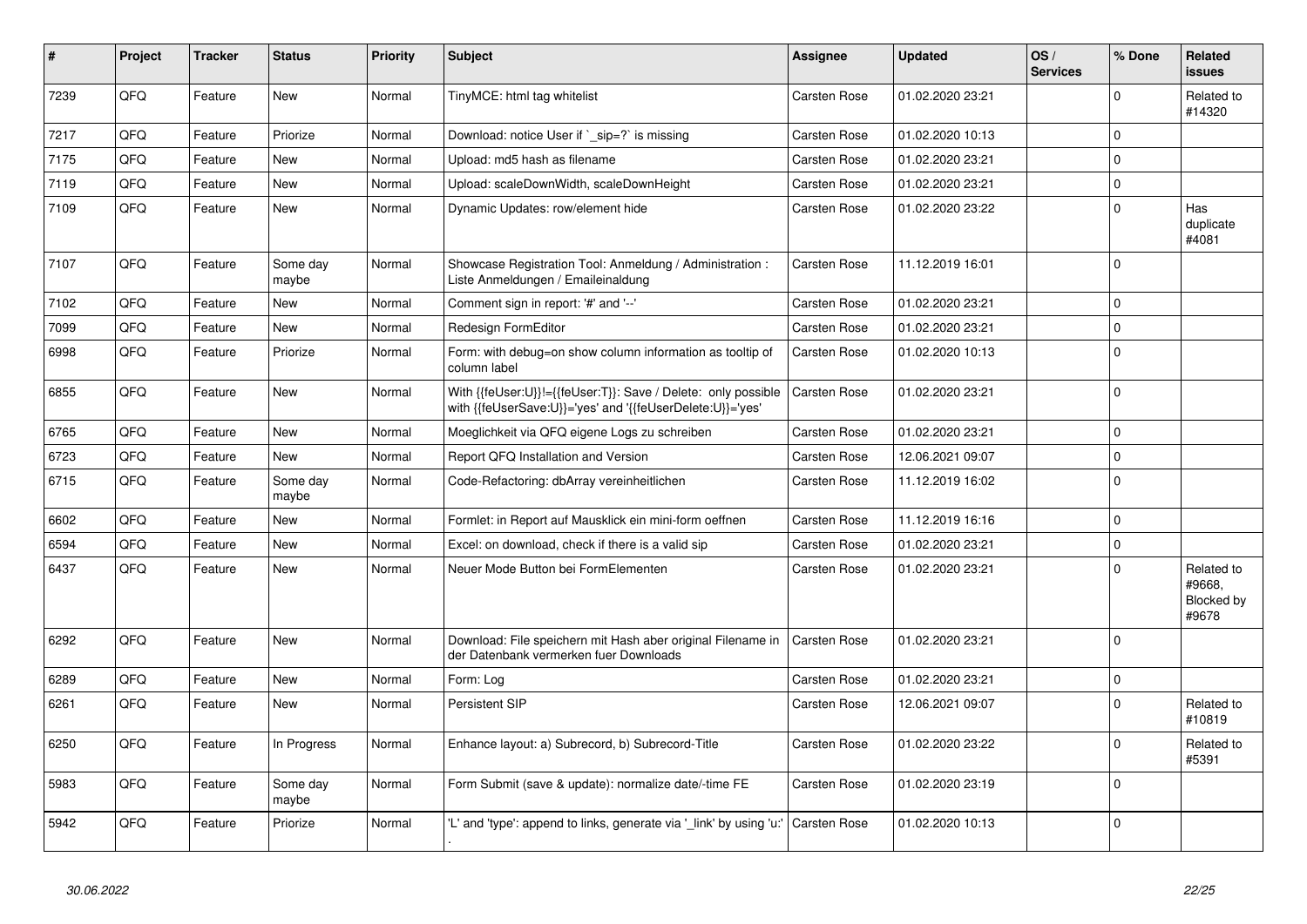| #    | Project | <b>Tracker</b> | <b>Status</b>     | <b>Priority</b> | <b>Subject</b>                                                                                     | Assignee            | <b>Updated</b>   | OS/<br><b>Services</b> | % Done      | <b>Related</b><br><b>issues</b>             |
|------|---------|----------------|-------------------|-----------------|----------------------------------------------------------------------------------------------------|---------------------|------------------|------------------------|-------------|---------------------------------------------|
| 5894 | QFQ     | Feature        | Feedback          | Normal          | Typeahead in Report: show/hide rows dynamically                                                    | Carsten Rose        | 18.02.2022 08:50 |                        | $\mathbf 0$ | Related to<br>#5893.<br>Related to<br>#5885 |
| 5852 | QFQ     | Feature        | Some day<br>maybe | Normal          | Logging: mail.log / sql.log - im FE anzeigen und via AJAX<br>aktualisieren                         | Carsten Rose        | 01.02.2020 23:19 |                        | $\mathbf 0$ | Related to<br>#5885                         |
| 5782 | QFQ     | Feature        | New               | Normal          | <b>NextCloud API</b>                                                                               | Carsten Rose        | 01.02.2020 10:02 |                        | $\mathbf 0$ |                                             |
| 5715 | QFQ     | Feature        | <b>New</b>        | High            | PDF Caching                                                                                        | Carsten Rose        | 03.05.2021 21:14 |                        | $\mathbf 0$ | Related to<br>#5851.<br>Related to<br>#6357 |
| 5695 | QFQ     | Feature        | In Progress       | Normal          | Multiform                                                                                          | Carsten Rose        | 02.01.2021 18:38 |                        | $\pmb{0}$   |                                             |
| 5665 | QFQ     | Feature        | Some day<br>maybe | Normal          | Versuch das '{{!' nicht mehr noetig ist.                                                           | Carsten Rose        | 01.02.2020 23:20 |                        | $\mathbf 0$ | Related to<br>#7432,<br>Related to<br>#7434 |
| 5579 | QFQ     | Feature        | Some day<br>maybe | Normal          | Enhance Doc / Presentation: variable type 'link column type'                                       | <b>Carsten Rose</b> | 01.02.2020 23:19 |                        | $\Omega$    |                                             |
| 5548 | QFQ     | Feature        | Some day<br>maybe | Normal          | 801 Textfiles/Scriptfiles als Thumbnail                                                            | Carsten Rose        | 07.03.2022 16:26 |                        | $\mathbf 0$ |                                             |
| 5480 | QFQ     | Feature        | Some day<br>maybe | Normal          | QFQ: Dokumentation mit Screenshots versehen                                                        | Carsten Rose        | 01.02.2020 23:20 |                        | $\mathbf 0$ | Related to<br>#9879                         |
| 5428 | QFQ     | Feature        | Some day<br>maybe | Normal          | secure thumbnail: late render on access.                                                           | Carsten Rose        | 01.02.2020 23:20 |                        | $\mathbf 0$ |                                             |
| 5345 | QFQ     | Feature        | New               | Normal          | Report: UPDATE / INSERT / DELETE statements should<br>trigger subqueries, depending on the result. | Carsten Rose        | 27.05.2020 16:11 |                        | $\pmb{0}$   |                                             |
| 5132 | QFQ     | Feature        | Some day<br>maybe | Normal          | Error Message sendmail missing attachment: more details                                            | Carsten Rose        | 01.02.2020 23:19 |                        | $\mathbf 0$ |                                             |
| 5131 | QFQ     | Feature        | New               | Normal          | Activate Spin Gear ('wait/busy' indicator) via LINK attribute                                      | Carsten Rose        | 01.02.2020 23:21 |                        | $\mathbf 0$ |                                             |
| 4956 | QFQ     | Feature        | Some day<br>maybe | Normal          | Sendmail: Benutzerdefinierte Headers                                                               | Carsten Rose        | 11.12.2019 16:02 |                        | $\mathbf 0$ |                                             |
| 4872 | QFQ     | Feature        | Some day<br>maybe | Normal          | Fields of Typo3 page available in STORE_TYPO3                                                      | Carsten Rose        | 01.02.2020 23:19 |                        | $\mathbf 0$ |                                             |
| 4869 | QFQ     | Feature        | Some day<br>maybe | Normal          | Dynamic Update (show, hide, readonly?, required?) for<br><b>Template Group Elements</b>            | Carsten Rose        | 01.02.2020 23:19 |                        | $\mathbf 0$ | Related to<br>#4865                         |
| 4839 | QFQ     | Feature        | Some day<br>maybe | Normal          | qfq-handle in <head> Abschnitt</head>                                                              | Carsten Rose        | 11.12.2019 16:02 |                        | $\mathbf 0$ |                                             |
| 4757 | QFQ     | Feature        | Some day<br>maybe | Normal          | Test subrecord: download links ok? Links ok?                                                       | Carsten Rose        | 01.02.2020 23:20 |                        | $\mathbf 0$ |                                             |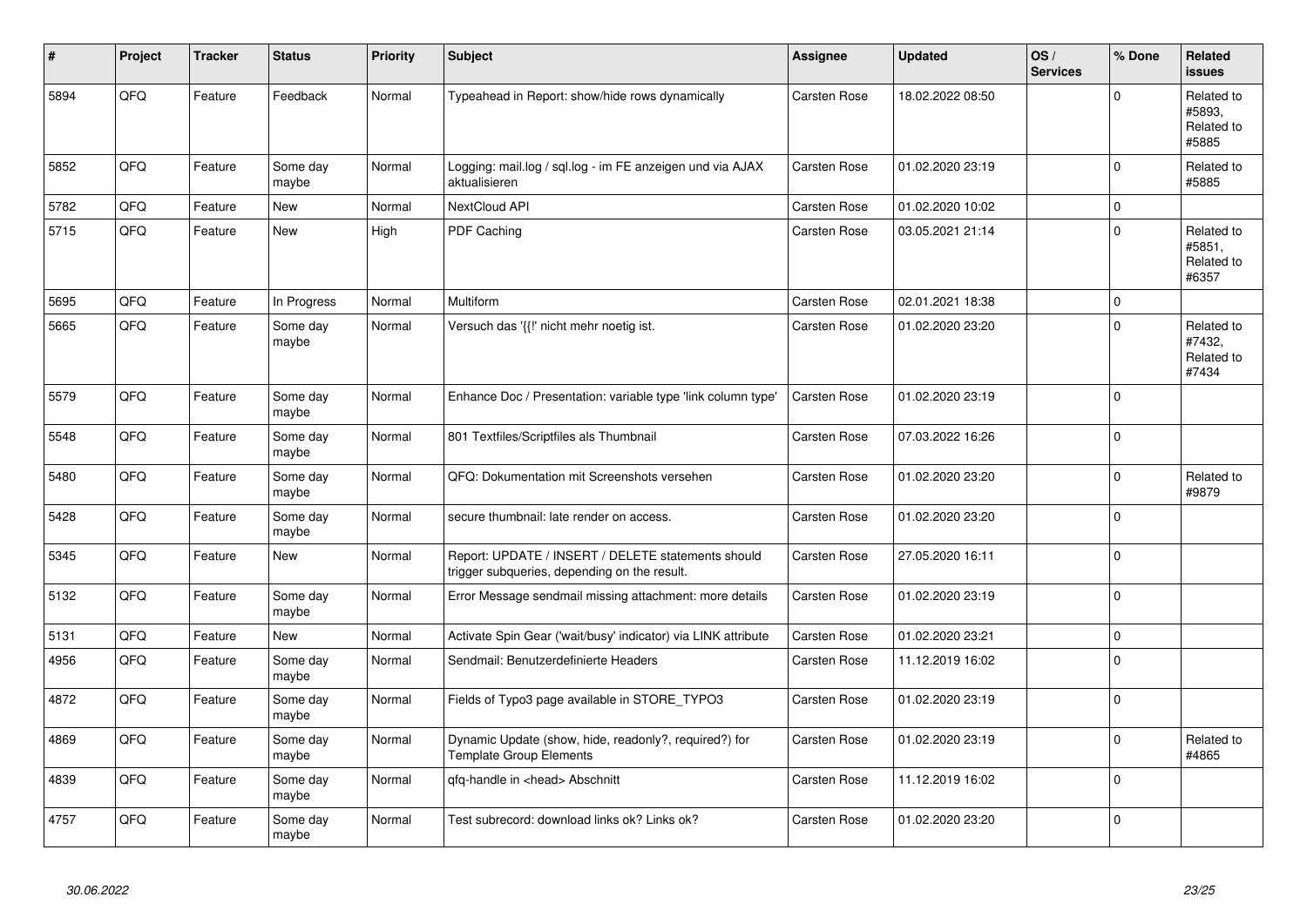| $\pmb{\sharp}$ | Project | <b>Tracker</b> | <b>Status</b>     | <b>Priority</b> | <b>Subject</b>                                                                                                          | Assignee            | <b>Updated</b>   | OS/<br><b>Services</b> | % Done   | Related<br>issues                           |
|----------------|---------|----------------|-------------------|-----------------|-------------------------------------------------------------------------------------------------------------------------|---------------------|------------------|------------------------|----------|---------------------------------------------|
| 4652           | QFQ     | Feature        | Some day<br>maybe | Normal          | UZH CD: Weiterleitung auf benutzerdefinierte 403/404 Seite                                                              | <b>Carsten Rose</b> | 01.02.2020 23:20 |                        | $\Omega$ |                                             |
| 4650           | QFQ     | Feature        | Some day<br>maybe | Normal          | Convert html to doc/rtf                                                                                                 | <b>Carsten Rose</b> | 01.02.2020 23:20 |                        | $\Omega$ | Related to<br>#10704                        |
| 4606           | QFQ     | Feature        | Some day<br>maybe | Normal          | link: qualifier to render bootstrap button                                                                              | Carsten Rose        | 01.02.2020 23:19 |                        | $\Omega$ |                                             |
| 4413           | QFQ     | Feature        | <b>New</b>        | Normal          | fieldset: show/hidden, modeSql, dynamicUpdate                                                                           | <b>Carsten Rose</b> | 09.02.2022 15:19 |                        | $\Omega$ |                                             |
| 4365           | QFQ     | Feature        | Some day<br>maybe | Normal          | Multi Language: new way of config                                                                                       | <b>Carsten Rose</b> | 01.02.2020 23:20 |                        | $\Omega$ |                                             |
| 4349           | QFQ     | Feature        | Some day<br>maybe | Normal          | link download: downloaded external URL to<br>deliver/concatenate - check mimetipe and handle it correctly               | <b>Carsten Rose</b> | 11.12.2019 16:02 |                        | $\Omega$ |                                             |
| 4343           | QFQ     | Feature        | Some day<br>maybe | Normal          | Link: Classifier to add 'attributes'                                                                                    | Carsten Rose        | 01.02.2020 23:20 |                        | $\Omega$ | Related to<br>#14077                        |
| 4330           | QFQ     | Feature        | Some day<br>maybe | Normal          | Error Message: report missing {{ / }} in sqlUpdate, sqlInsert,<br>sglDelete, sglAfter, sglBefore in FE action elements. | <b>Carsten Rose</b> | 01.02.2020 23:20 |                        | $\Omega$ |                                             |
| 4259           | QFQ     | Feature        | Some day<br>maybe | Normal          | Instant trigger a cron job                                                                                              | Carsten Rose        | 11.12.2019 16:03 |                        | $\Omega$ |                                             |
| 4258           | QFQ     | Feature        | Some day<br>maybe | High            | <b>System Defaults: Forms</b>                                                                                           | Carsten Rose        | 03.05.2021 21:14 |                        | $\Omega$ |                                             |
| 4250           | QFQ     | Feature        | <b>New</b>        | Normal          | AutoCron in QFQ via PHP                                                                                                 | Carsten Rose        | 01.02.2020 23:21 |                        | $\Omega$ | Related to<br>#3292,<br>Related to<br>#3291 |
| 4197           | QFQ     | Feature        | Some day<br>maybe | Normal          | Unit Test fuer JSON Stream von QuickFormQuery.php ><br>doForm()                                                         | Carsten Rose        | 11.12.2019 16:03 |                        | $\Omega$ |                                             |
| 4082           | QFQ     | Feature        | New               | Normal          | Dynamic Update: modeSql - useful default                                                                                | <b>Carsten Rose</b> | 01.02.2020 23:22 |                        | $\Omega$ |                                             |
| 4050           | QFQ     | Feature        | <b>New</b>        | Normal          | sql.log: 1) FormElement ID which causes a specific action,<br>2) Result in the same row.                                | <b>Carsten Rose</b> | 15.04.2020 11:35 |                        | $\Omega$ | Related to<br>#5458                         |
| 4026           | QFQ     | Feature        | Some day<br>maybe | Normal          | sqlLog.sql: log number of FE.id                                                                                         | <b>Carsten Rose</b> | 11.12.2019 16:03 |                        | $\Omega$ | Related to<br>#5458                         |
| 4023           | QFQ     | Feature        | New               | Normal          | prepared statements - FE action: salveld, sqllnsert,<br>sqlUpdate, sqlDelete, sqlBefore, sqlAfter                       | <b>Carsten Rose</b> | 11.12.2019 16:15 |                        | $\Omega$ |                                             |
| 4018           | QFQ     | Feature        | <b>New</b>        | Normal          | typeahead: long query parameter / answer triggers 'Attack<br>detected' and purges current SIP storage.                  | <b>Carsten Rose</b> | 29.06.2022 22:46 |                        | $\Omega$ | Related to<br>#9077                         |
| 3991           | QFQ     | Feature        | Some day<br>maybe | Normal          | report: Columnname '_skipWrap' skips 'fbeg', 'fend'                                                                     | <b>Carsten Rose</b> | 11.12.2019 16:03 |                        | $\Omega$ |                                             |
| 3990           | QFQ     | Feature        | Some day<br>maybe | High            | custom class definition: add space automatically                                                                        | <b>Carsten Rose</b> | 03.05.2021 21:14 |                        | $\Omega$ |                                             |